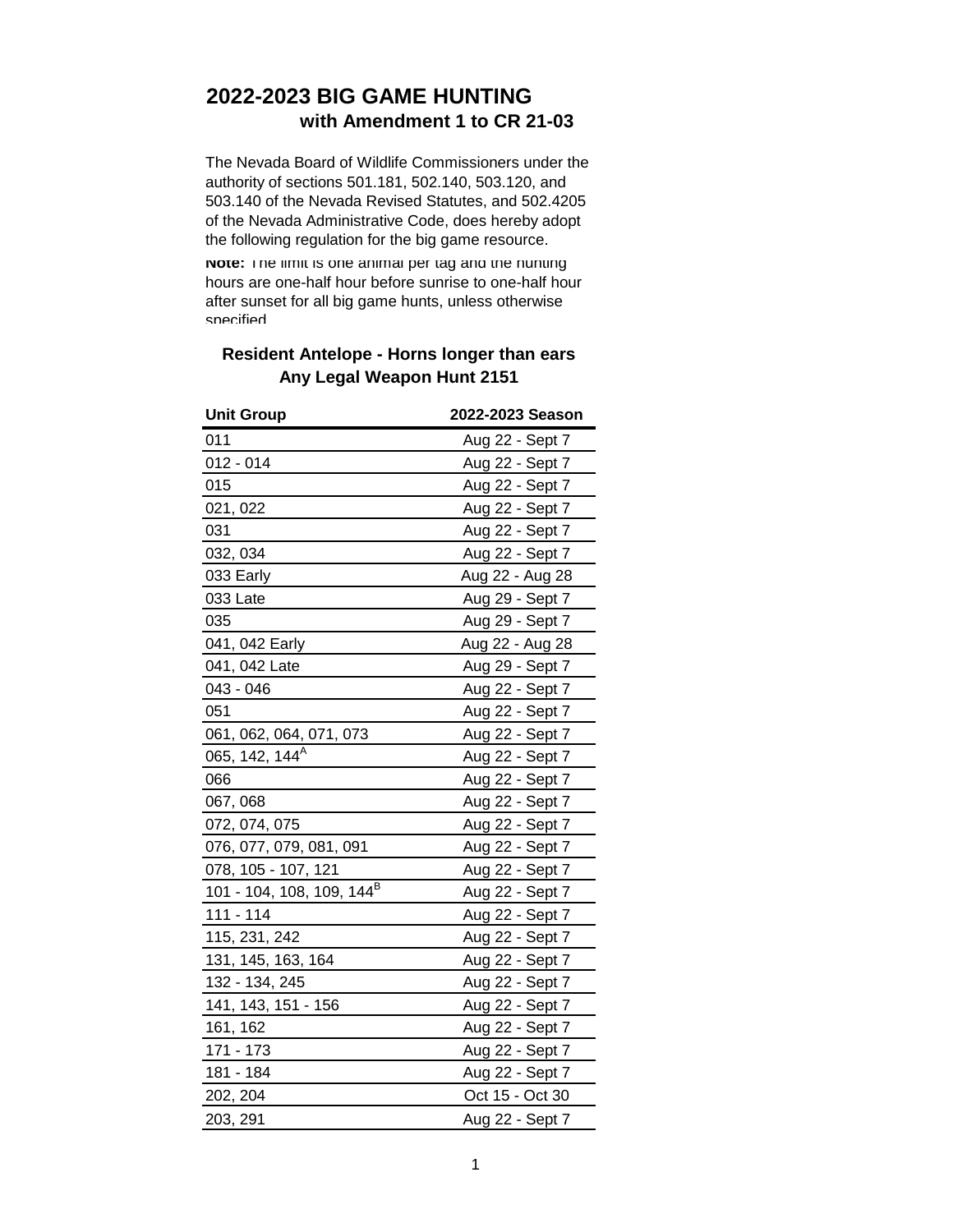| $205 - 208$    | Aug 22 - Sept 7 |
|----------------|-----------------|
| $211 - 213$    | Aug 22 - Sept 7 |
| 221 - 223. 241 | Aug 22 - Sept 7 |
| -251           | Aug 22 - Sept 7 |
| $\sim$ $\sim$  |                 |

<sup>A</sup> That portion of Unit 144 in Eureka County.

<sup>B</sup> That portion of Unit 144 in White Pine County.

#### **Nonresident Antelope - Horns longer than ears Any Legal Weapon Hunt 2251**

| <b>Unit Group</b>                     | 2022-2023 Season |
|---------------------------------------|------------------|
| 011                                   | Aug 22 - Sept 7  |
| $012 - 014$                           | Aug 22 - Sept 7  |
| 015                                   | Aug 22 - Sept 7  |
| 021, 022                              | Aug 22 - Sept 7  |
| 031                                   | Aug 22 - Sept 7  |
| 032, 034                              | Aug 22 - Sept 7  |
| 033 Early                             | Aug 22 - Aug 28  |
| 033 Late                              | Aug 29 - Sept 7  |
| 035                                   | Aug 29 - Sept 7  |
| 041, 042 Early                        | Aug 22 - Aug 28  |
| 041, 042 Late                         | Aug 29 - Sept 7  |
| 043 - 046                             | Aug 22 - Sept 7  |
| 051                                   | Aug 22 - Sept 7  |
| 061, 062, 064, 071, 073               | Aug 22 - Sept 7  |
| 065, 142, 144 <sup>A</sup>            | Aug 22 - Sept 7  |
| 066                                   | Aug 22 - Sept 7  |
| 067, 068                              | Aug 22 - Sept 7  |
| 072, 074, 075                         | Aug 22 - Sept 7  |
| 076, 077, 079, 081, 091               | Aug 22 - Sept 7  |
| 078, 105 - 107, 121                   | Aug 22 - Sept 7  |
| 101 - 104, 108, 109, 144 <sup>B</sup> | Aug 22 - Sept 7  |
| $111 - 114$                           | Aug 22 - Sept 7  |
| 115, 231, 242                         | Aug 22 - Sept 7  |
| 131, 145, 163, 164                    | Aug 22 - Sept 7  |
| 132 - 134, 245                        | Aug 22 - Sept 7  |
| 141, 143, 151 - 156                   | Aug 22 - Sept 7  |
| 161, 162                              | Aug 22 - Sept 7  |
| 171 - 173                             | Aug 22 - Sept 7  |
| 181 - 184                             | Aug 22 - Sept 7  |
| 202, 204                              | Oct 15 - Oct 30  |
| $205 - 208$                           | Aug 22 - Sept 7  |
| 221 - 223, 241                        | Aug 22 - Sept 7  |
| 251                                   | Aug 22 - Sept 7  |

A That portion of Unit 144 in Eureka County.

<sup>B</sup> That portion of Unit 144 in White Pine County.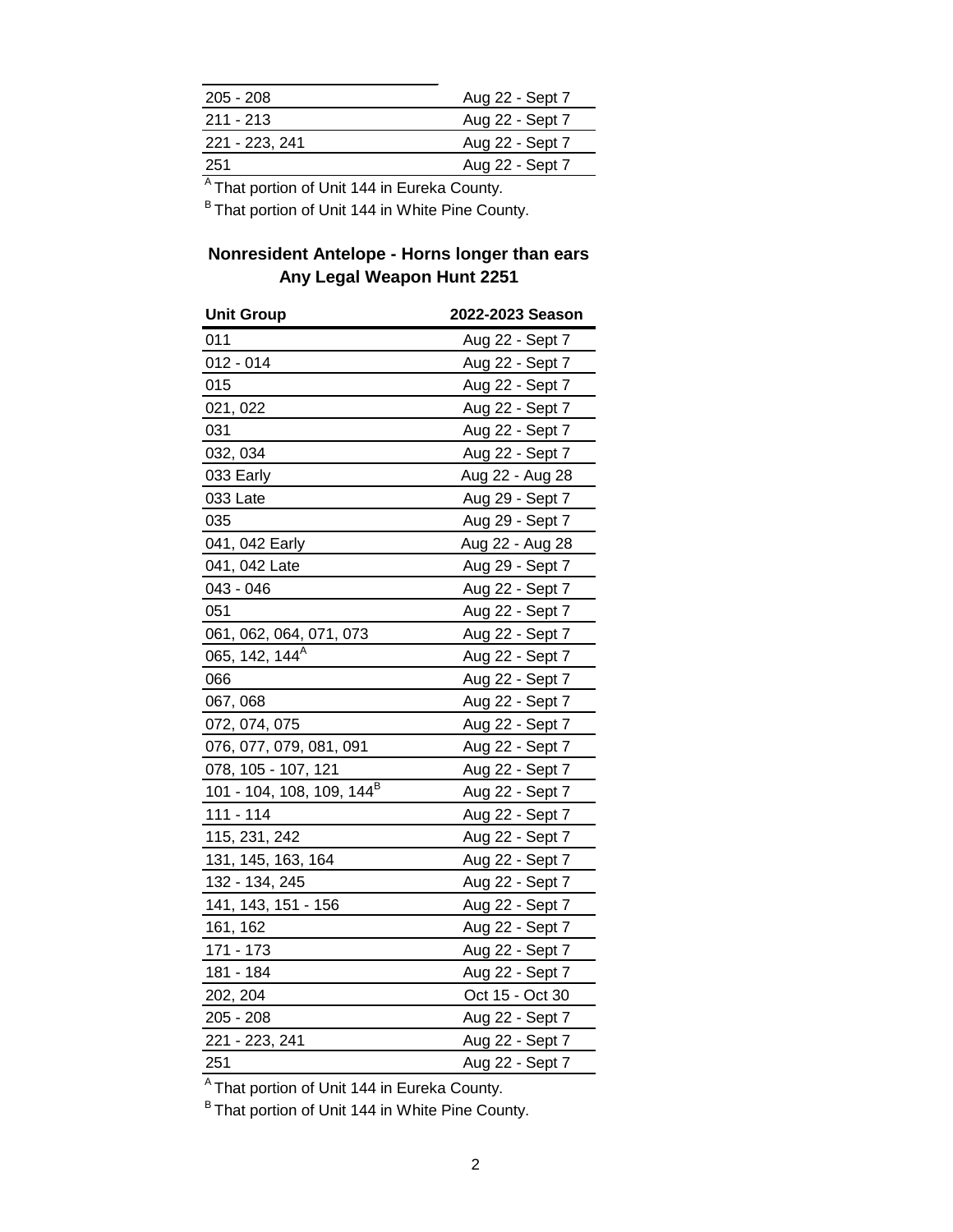## **Resident Antelope - Horns longer than ears Muzzeloader Hunt 2171**

| <b>Unit Group</b>                     | 2022-2023 Season |
|---------------------------------------|------------------|
| 011                                   | Sept 25 - Oct 4  |
| $012 - 014$                           | Sept 25 - Oct 4  |
| 015                                   | Sept 25 - Oct 4  |
| 021, 022                              | Sept 25 - Oct 4  |
| 031                                   | Sept 25 - Oct 4  |
| 032, 034                              | Sept 25 - Oct 4  |
| 033                                   | Sept 25 - Oct 4  |
| 035                                   | Sept 25 - Oct 4  |
| 041, 042                              | Sept 25 - Oct 4  |
| 043 - 046                             | Sept 25 - Oct 4  |
| 051                                   | Sept 25 - Oct 4  |
| 061, 062, 064, 071, 073               | Sept 25 - Oct 4  |
| 065, 142, 144 <sup>A</sup>            | Sept 25 - Oct 4  |
| 066                                   | Sept 25 - Oct 4  |
| 067, 068                              | Sept 25 - Oct 4  |
| 072, 074, 075                         | Sept 25 - Oct 4  |
| 076, 077, 079, 081, 091               | Sept 25 - Oct 4  |
| 078, 105 - 107, 121                   | Sept 25 - Oct 4  |
| 101 - 104, 108, 109, 144 <sup>B</sup> | Sept 25 - Oct 4  |
| $111 - 114$                           | Sept 25 - Oct 4  |
| 115, 231, 242                         | Aug 15 - Aug 21  |
| 131, 145, 163, 164                    | Aug 15 - Aug 21  |
| 132 - 134, 245                        | Aug 15 - Aug 21  |
| 141, 143, 151 - 156                   | Sept 25 - Oct 4  |
| 161, 162                              | Sept 25 - Oct 4  |
| $171 - 173$                           | Sept 25 - Oct 4  |
| $181 - 184$                           | Sept 25 - Oct 4  |
| 202, 204                              | Sept 25 - Oct 4  |
| 203, 291                              | Sept 25 - Oct 4  |
| 205 - 208                             | Sept 25 - Oct 4  |
| $211 - 213$                           | Sept 25 - Oct 4  |
| 221 - 223, 241                        | Aug 15 - Aug 21  |
| 251                                   | Sept 25 - Oct 4  |

<sup>A</sup> That portion of Unit 144 in Eureka County.

<sup>B</sup> That portion of Unit 144 in White Pine County.

#### **Nonresident Antelope - Horns longer than ears Muzzeloader Hunt 2271**

| <b>Unit Group</b> | 2022-2023 Season |
|-------------------|------------------|
| $012 - 014$       | Sept 25 - Oct 4  |
| 031               | Sept 25 - Oct 4  |
| $043 - 046$       | Sept 25 - Oct 4  |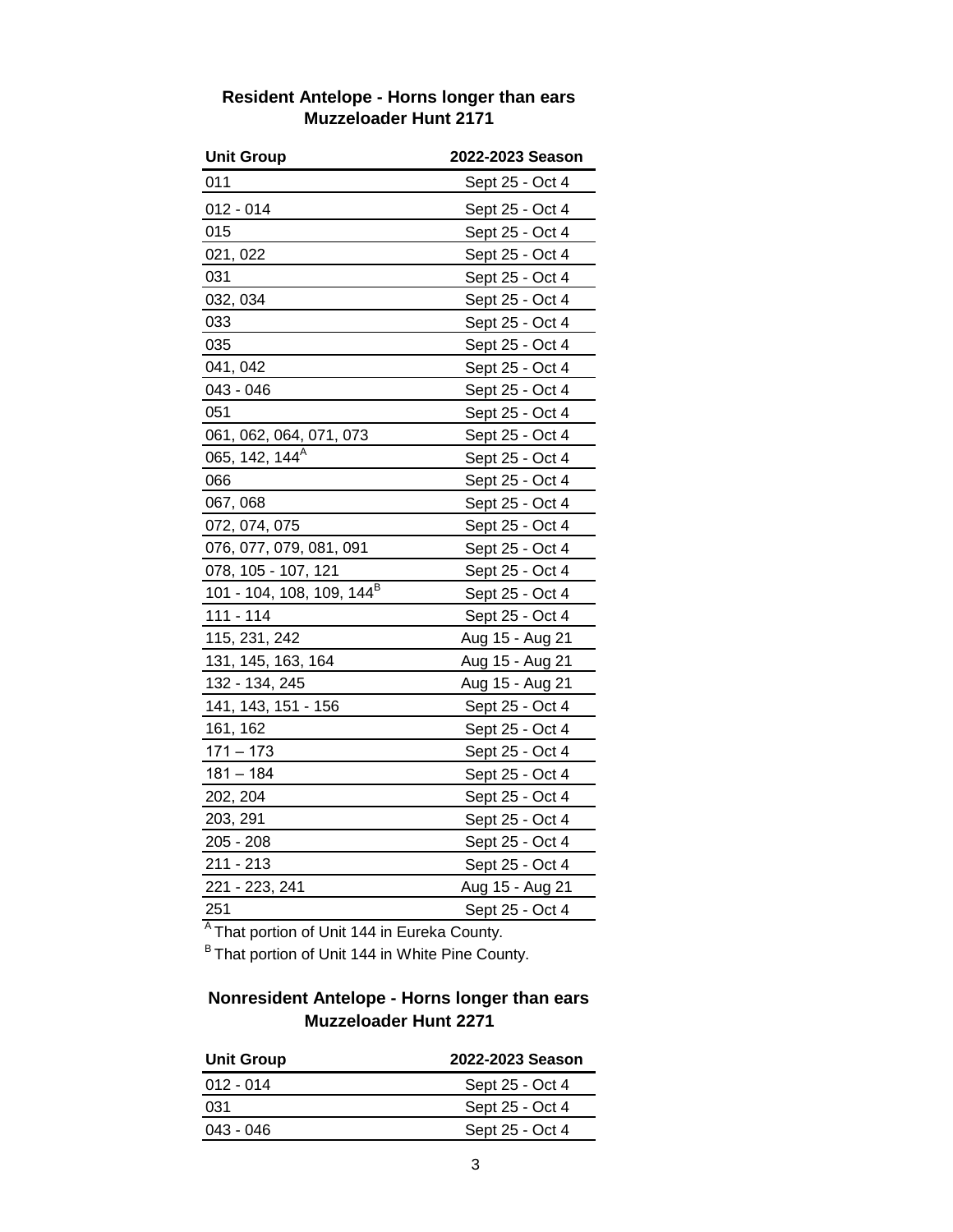| 061, 062, 064, 071, 073               | Sept 25 - Oct 4 |
|---------------------------------------|-----------------|
| 067, 068                              | Sept 25 - Oct 4 |
| 078, 105 - 107, 121                   | Sept 25 - Oct 4 |
| 101 - 104, 108, 109, 144 <sup>B</sup> | Sept 25 - Oct 4 |
| $111 - 114$                           | Sept 25 - Oct 4 |
| 141, 143, 151 - 156                   | Sept 25 - Oct 4 |
| R<br>.                                |                 |

B That portion of Unit 144 in White Pine County.

#### **Resident Antelope - Horns longer than ears Archery Hunt 2161**

| <b>Unit Group</b>                     | 2022-2023 Season |
|---------------------------------------|------------------|
| 011                                   | Aug 1 - Aug 21   |
| $012 - 014$                           | Aug 1 - Aug 21   |
| 015                                   | Aug 1 - Aug 21   |
| 021, 022                              | Aug 1 - Aug 21   |
| 031                                   | Aug 1 - Aug 21   |
| 032, 034                              | Aug 1 - Aug 21   |
| 033                                   | Aug 1 - Aug 21   |
| 035                                   | Aug 1 - Aug 21   |
| 041, 042                              | Aug 1 - Aug 21   |
| 043 - 046                             | Aug 1 - Aug 21   |
| 051                                   | Aug 1 - Aug 21   |
| 061, 062, 064, 071, 073               | Aug 1 - Aug 21   |
| 065, 142, 144 <sup>A</sup>            | Aug 1 - Aug 21   |
| 066                                   | Aug 1 - Aug 21   |
| 067, 068                              | Aug 1 - Aug 21   |
| 072, 074, 075                         | Aug 1 - Aug 21   |
| 076, 077, 079, 081, 091               | Aug 1 - Aug 21   |
| 078, 105 - 107, 121                   | Aug 1 - Aug 21   |
| 101 - 104, 108, 109, 144 <sup>B</sup> | Aug 1 - Aug 21   |
| $111 - 114$                           | Aug 1 - Aug 21   |
| 115, 231, 242                         | Aug 1 - Aug 14   |
| 131, 145, 163, 164                    | Aug 1 - Aug 14   |
| 132 - 134, 245                        | Aug 1 - Aug 14   |
| 141, 143, 151 - 156                   | Aug 1 - Aug 21   |
| 161, 162                              | Aug 1 - Aug 21   |
| $171 - 173$                           | Aug 1 - Aug 21   |
| 181 - 184                             | Aug 1 - Aug 21   |
| 203, 291                              | Aug 1 - Aug 21   |
| 205 - 208                             | Aug 1 - Aug 21   |
| $211 - 213$                           | Aug 1 - Aug 21   |
| 221 - 223, 241                        | Aug 1 - Aug 14   |
| 251                                   | Aug 1 - Aug 21   |

<sup>A</sup> That portion of Unit 144 in Eureka County.

<sup>B</sup> That portion of Unit 144 in White Pine County.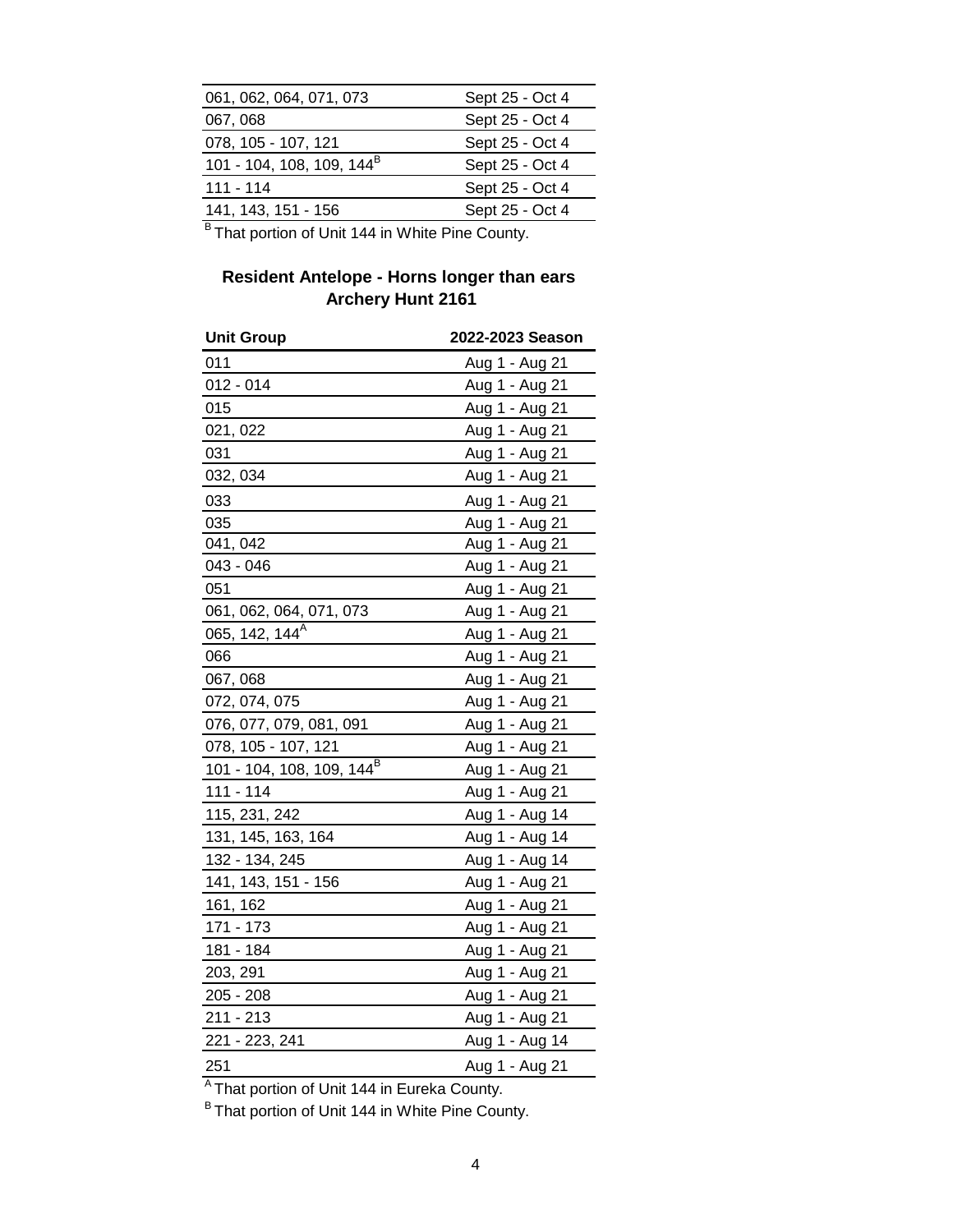| Nonresident Antelope - Horns longer than ears |  |
|-----------------------------------------------|--|
| <b>Archery Hunt 2261</b>                      |  |

| <b>Unit Group</b>                     | 2022-2023 Season |
|---------------------------------------|------------------|
| 011                                   | Aug 1 - Aug 21   |
| $012 - 014$                           | Aug 1 - Aug 21   |
| 015                                   | Aug 1 - Aug 21   |
| 021, 022                              | Aug 1 - Aug 21   |
| 031                                   | Aug 1 - Aug 21   |
| 032, 034                              | Aug 1 - Aug 21   |
| 033                                   | Aug 1 - Aug 21   |
| 035                                   | Aug 1 - Aug 21   |
| 041, 042                              | Aug 1 - Aug 21   |
| $043 - 046$                           | Aug 1 - Aug 21   |
| 051                                   | Aug 1 - Aug 21   |
| 061, 062, 064, 071, 073               | Aug 1 - Aug 21   |
| 065, 142, 144 <sup>A</sup>            | Aug 1 - Aug 21   |
| 067, 068                              | Aug 1 - Aug 21   |
| 072, 074, 075                         | Aug 1 - Aug 21   |
| 078, 105 - 107, 121                   | Aug 1 - Aug 21   |
| 101 - 104, 108, 109, 144 <sup>B</sup> | Aug 1 - Aug 21   |
| $111 - 114$                           | Aug 1 - Aug 21   |
| 115, 231, 242                         | Aug 1 - Aug 14   |
| 131, 145, 163, 164                    | Aug 1 - Aug 14   |
| 132 - 134, 245                        | Aug 1 - Aug 14   |
| 141, 143, 151 - 156                   | Aug 1 - Aug 21   |
| 161, 162                              | Aug 1 - Aug 21   |
| 171 - 173                             | Aug 1 - Aug 21   |
| 181 - 184                             | Aug 1 - Aug 21   |
| 205 - 208                             | Aug 1 - Aug 21   |

<sup>A</sup> That portion of Unit 144 in Eureka County.

B That portion of Unit 144 in White Pine County.

#### **Resident Antelope - Horns shorter than ears Any Legal Weapon Hunt 2181**

| <b>Unit Group</b>                     | 2022-2023 Season |
|---------------------------------------|------------------|
| 043 - 046                             | Sept 8 - Sept 24 |
| 061, 062, 064, 071, 073               | Sept 8 - Sept 24 |
| 065, 142, 144 <sup>A</sup>            | Sept 8 - Sept 24 |
| 066                                   | Sept 8 - Sept 24 |
| 067, 068                              | Sept 8 - Sept 24 |
| 072, 074, 075                         | Sept 8 - Sept 24 |
| 076, 077, 079, 081, 091               | Sept 8 - Sept 24 |
| 101 - 104, 108, 109, 144 <sup>B</sup> | Sept 8 - Sept 24 |
| 131, 145                              | Sept 8 - Sept 24 |
| 141, 143, 152, 154, 155               | Sept 8 - Sept 24 |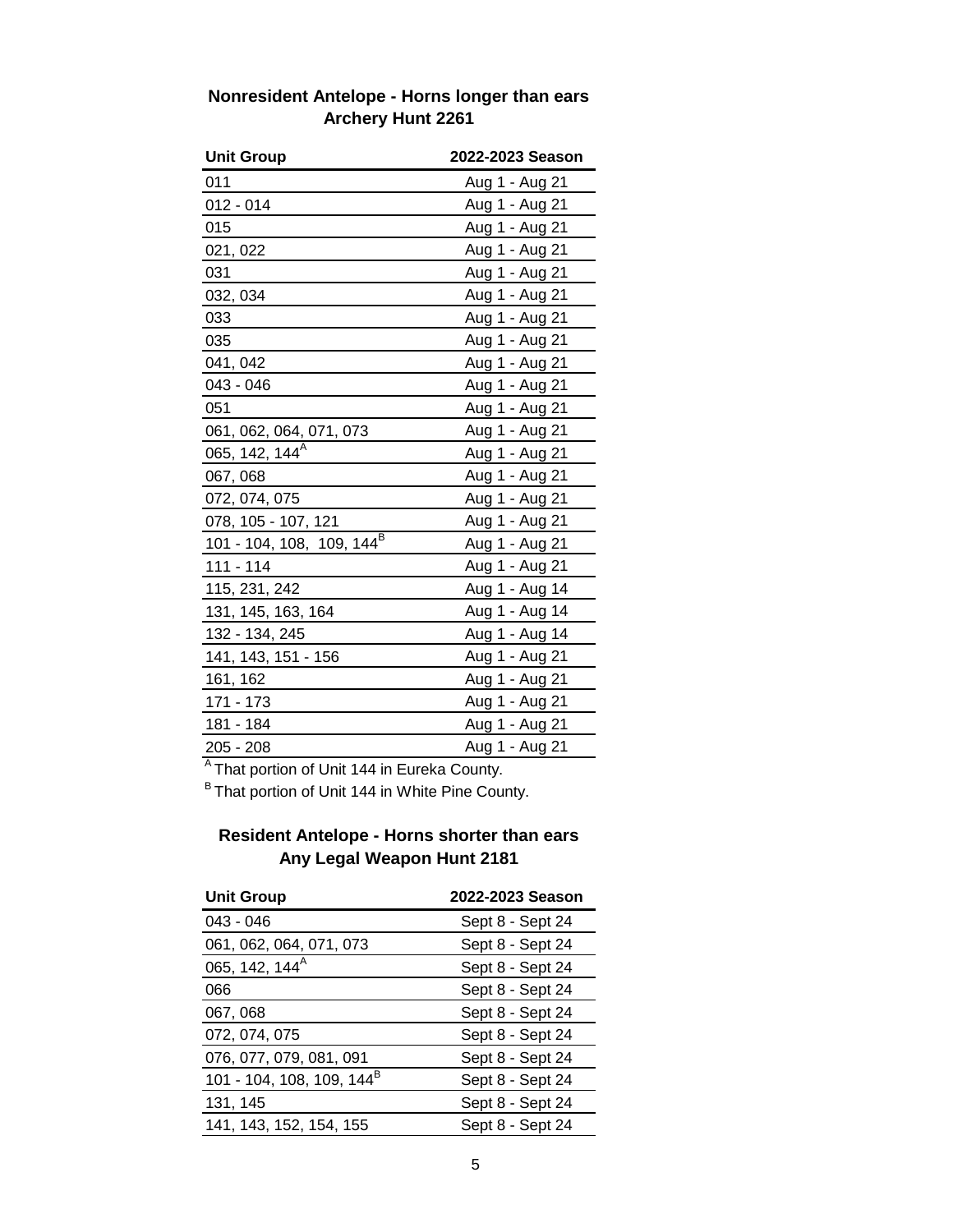| 151, 153, 156 | Sept 8 - Sept 24 |
|---------------|------------------|
| 181 - 184     | Sept 8 - Sept 24 |

<sup>A</sup> That portion of Unit 144 in Eureka County.

B That portion of Unit 144 in White Pine County.

## **Any Legal Weapon Depredation Hunt 4102 Resident Elk - Antlered**

**Special Regulations:** Eligibility restrictions concerning successive years' hunts as stated in NAC 502.361 do not apply to this hunt.

| <b>Unit Group</b>                                    | 2022-2023 Season       |
|------------------------------------------------------|------------------------|
| 101 - 103 Early*                                     | Aug 1 - Sep 30         |
| 101 - 103 Late*                                      | Oct 1 - Jan 1          |
| 115 <sup>A</sup> Antler Pt. Limit <sup>†</sup> - 1st | <b>Aug 1 - Aug 15</b>  |
| 115 <sup>A</sup> Antler Pt. Limit <sup>†</sup> - 2nd | Aug 16 - Aug 31        |
| 115 <sup>A</sup> Antler Pt. Limit <sup>†</sup> - 3rd | Sept 1 - Sept 30       |
| 115 <sup>A</sup> Antler Pt. Limit <sup>†</sup> - 4th | Oct 1 - Oct 31         |
| 115 <sup>A</sup> Antler Pt. Limit <sup>†</sup> - 5th | <b>Nov 1 - Nov 30</b>  |
| 144, 145 Early*                                      | Sept 1 - Sept 30       |
| 144, 145 Mid*                                        | Oct 1 - Oct 31         |
| 144, 145 Late*                                       | Nov 1 - Jan 1          |
| $251*$                                               | Aug 1 - Jan 1          |
| * Laurally proposed in the over                      | Denvedetian Urunte eve |

Low elk numbers in the area. Depredation Hunts are intended to drastically reduce elk numbers. Poor hunter success expected.

**A Within 2 miles of Great Basin Ranch Properties** 

**† Hunters may only take an antlered elk with no more than 5 points on either antler including the first point on the main beam. An antler point is defined in Nevada Administrative Code (NAC 502.006) as any antler projection which is at least 1-inch in length** 

## **Any Legal Weapon Hunt 4151 Resident Elk - Antlered**

| <b>Unit Group</b>         | 2022-2023 Season  |
|---------------------------|-------------------|
| 051                       | Sept 17 - Sept 30 |
| 061, 071 Early            | Oct 5 - Oct 21    |
| 061, 071 Late             | Oct 22 - Nov 5    |
| 062, 064, 066 - 068 Early | Oct 22 - Nov 5    |
| 062, 064, 066 - 068 Late  | Nov 6 - Nov 20    |
| 072, 073, 074 Early       | Oct 22 - Nov 5    |
| 072, 073, 074 Late        | Nov 6 - Nov 20    |
| 075 Early                 | Oct 22 - Nov 5    |
| 075 Late                  | Nov 6 - Nov 20    |
| 076, 077, 079, 081 Early  | Nov 6 - Nov 20    |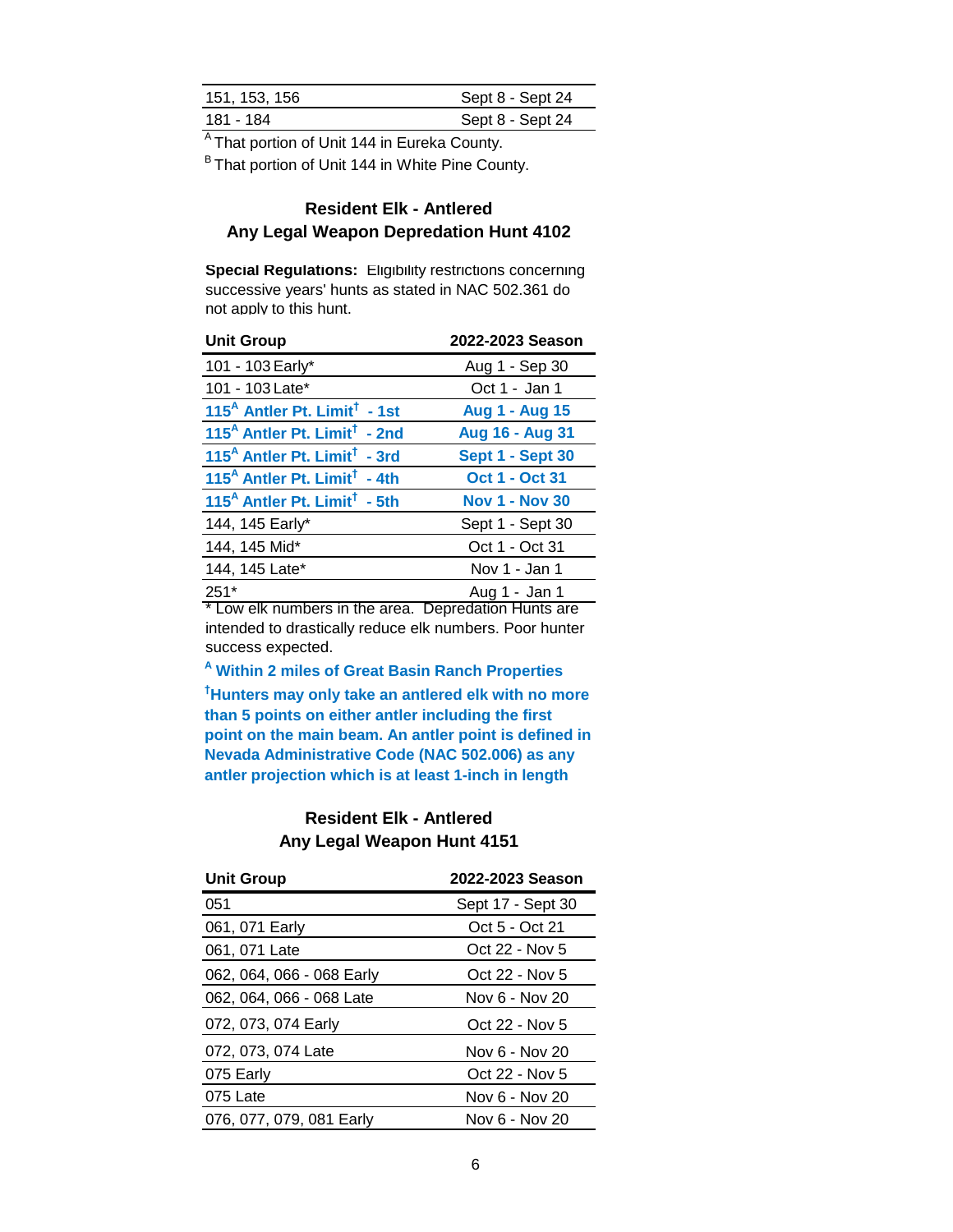| 076, 077, 079, 081 Late           | Nov 21 - Dec 4        |
|-----------------------------------|-----------------------|
| 078, 105 - 107, 109 Early         | Oct 22 - Nov 5        |
| 078, 105 - 107, 109 Late          | Nov 6 - Nov 20        |
| 091*                              | Sept 10 - Oct 1       |
| 104, 108 <sup>A</sup> , 121 Early | Nov 6 - Nov 20        |
| 104, 108 <sup>A</sup> , 121 Late  | <b>Nov 21 - Dec 4</b> |
| $108^B$ , 131, 132                | Nov 6 - Nov 20        |
| 111 - 115 Early                   | Nov 6 - Nov 20        |
| 111 - 115 Late                    | Nov 21 - Dec 4        |
|                                   |                       |
| 161 - 164, 171 - 173 Early        | Sept 17 - Sept 30     |
| 161 - 164, 171 - 173 Mid          | Nov 6 - Nov 20        |
| 161 - 164, 171 - 173 Late         | Nov 21 - Dec 4        |
| 221 - 223 Early                   | Nov 6 - Nov 20        |
| 221 - 223 Late                    | Nov 21 - Dec 4        |
| 231 Early                         | Nov 6 - Nov 20        |
| 231 Late                          | Nov 21 - Dec 4        |
| 241, 242                          | Nov 6 - Nov 20        |

\*Interstate hunt with Utah. Nevada and Utah hunters may hunt within open units in both states. Nevada hunters hunting in Utah must abide by Utah regulations.

<sup>A</sup> That portion of Unit 108 north of the Falcon to Gonder powerline.

B That portion of Unit 108 south of the Falcon to Gonder powerline.

#### **Nonresident Elk - Antlered Any Legal Weapon Hunt 4251**

| <b>Unit Group</b>                        | 2022-2023 Season      |
|------------------------------------------|-----------------------|
| 061, 071 Early                           | Oct 5 - Oct 21        |
| 061, 071 Late                            | Oct 22 - Nov 5        |
| 062, 064, 066 - 068 Early                | Oct 22 - Nov 5        |
| 062, 064, 066 - 068 Late                 | Nov 6 - Nov 20        |
| 072, 073, 074 Early                      | Oct 22 - Nov 5        |
| 072, 073, 074 Late                       | Nov 6 - Nov 20        |
| 075 Early                                | Oct 22 - Nov 5        |
| 075 Late                                 | Nov 6 - Nov 20        |
| 076, 077, 079, 081 Early                 | Nov 6 - Nov 20        |
| 076, 077, 079, 081 Late                  | Nov 21 - Dec 4        |
| 078, 105 - 107, 109 Early                | Oct 22 - Nov 5        |
| 078, 105 - 107, 109 Late                 | Nov 6 - Nov 20        |
| 104, 108 <sup>A</sup> , 121 <b>Early</b> | Nov 6 - Nov 20        |
| 104, 108 <sup>A</sup> , 121 Late         | <b>Nov 21 - Dec 4</b> |
| 108 <sup>B</sup> , 131, 132              | Nov 6 - Nov 20        |
| 111 - 115 Early                          | Nov 6 - Nov 20        |
| 111 - 115 Late                           | Nov 21 - Dec 4        |
| 161 - 164, 171 - 173 Early               | Sept 17 - Sept 30     |
| 161 - 164, 171 - 173 Mid                 | Nov 6 - Nov 20        |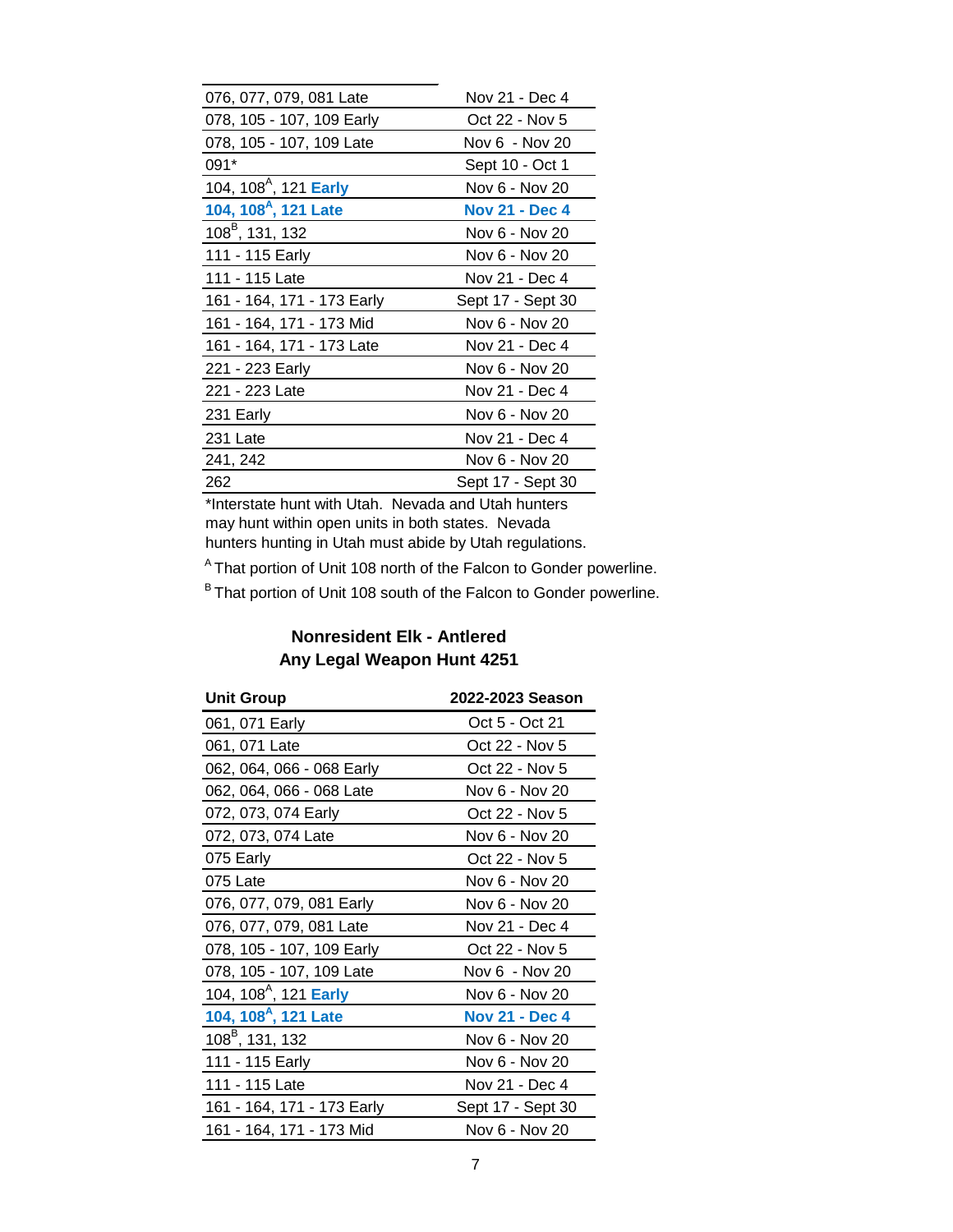| 161 - 164, 171 - 173 Late | Nov 21 - Dec 4 |
|---------------------------|----------------|
| 221 - 223 Early           | Nov 6 - Nov 20 |
| 221 - 223 Late            | Nov 21 - Dec 4 |
| 231 Early                 | Nov 6 - Nov 20 |
| $231$ Late                | Nov 21 - Dec 4 |

<sup>A</sup> That portion of Unit 108 north of the Falcon to Gonder powerline.

B That portion of Unit 108 south of the Falcon to Gonder powerline.

## **Resident Elk - Antlered Muzzleloader Hunt 4156**

| <b>Unit Group</b>           | 2022-2023 Season  |
|-----------------------------|-------------------|
| 051                         | Sept 1 - Sept 16  |
| 061, 071                    | Sept 1 - Sept 16  |
| 062, 064, 066-068           | Sept 1 - Sept 16  |
| 072, 073, 074               | Sept 17 - Sept 30 |
| 075                         | Sept 17 - Sept 30 |
| 076, 077, 079, 081          | Oct 22 - Nov 5    |
| 078, 105 - 107, 109         | Oct 5 - Oct 21    |
| 104, 108 <sup>A</sup> , 121 | Oct 22 - Nov 5    |
| 108 <sup>B</sup> , 131, 132 | Oct 22 - Nov 5    |
| 111 - 115                   | Oct 22 - Nov 5    |
| 161 - 164, 171 - 173        | Oct 22 - Nov 5    |
| 221 - 223                   | Oct 22 - Nov 5    |
| 231                         | Oct 22 - Nov 5    |
| 241, 242                    | Sept 17 - Sept 30 |
| 262                         | Oct 22 - Nov 5    |

<sup>A</sup> That portion of Unit 108 north of the Falcon to Gonder powerline. <sup>B</sup> That portion of Unit 108 south of the Falcon to Gonder powerline.

## **Nonresident Elk - Antlered Muzzleloader Hunt 4256**

| <b>Unit Group</b>           | 2022-2023 Season  |
|-----------------------------|-------------------|
| 061, 071                    | Sept 1 - Sept 16  |
| 062, 064, 066-068           | Sept 1 - Sept 16  |
| 072, 073, 074               | Sept 17 - Sept 30 |
| 076, 077, 079, 081          | Oct 22 - Nov 5    |
| 078, 105 - 107, 109         | Oct 5 - Oct 21    |
| 104, 108 <sup>A</sup> , 121 | Oct 22 - Nov 5    |
| 111 - 115                   | Oct 22 - Nov 5    |
| 161 - 164, 171 - 173        | Oct 22 - Nov 5    |
| $221 - 223$                 | Oct 22 - Nov 5    |
| 231                         | Oct 22 - Nov 5    |
| $\sim$                      |                   |

 $\overline{A}$ That portion of Unit 108 north of the Falcon to Gonder powerline.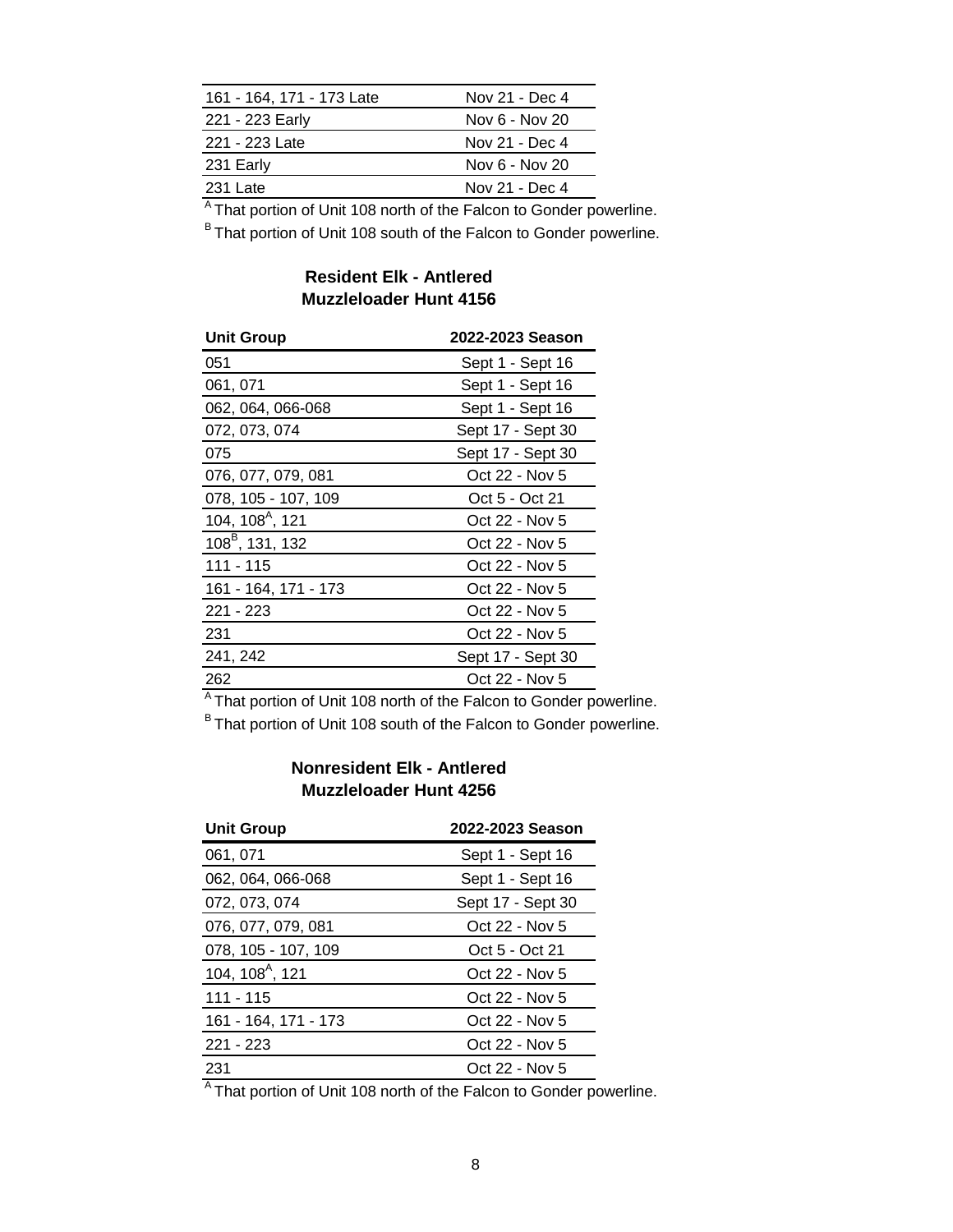#### **Resident Elk - Antlered Archery Hunt 4161**

| <b>Unit Group</b>           | 2022-2023 Season |
|-----------------------------|------------------|
| 061, 071                    | Aug 16 - Aug 31  |
| 062, 064, 066 - 068         | Aug 16 - Aug 31  |
| 072, 073, 074               | Aug 25 - Sept 16 |
| 075                         | Aug 25 - Sept 16 |
| 076, 077, 079, 081          | Aug 25 - Sept 16 |
| 078, 105 - 107, 109         | Sept 1 - Sept 20 |
| $091*$                      | Aug 20 - Sept 9  |
| 104, 108 <sup>A</sup> , 121 | Aug 25 - Sept 16 |
| $108^B$ , 131, 132          | Aug 25 - Sept 16 |
| 111 - 115                   | Aug 25 - Sept 16 |
| 161 - 164, 171 - 173        | Aug 25 - Sept 16 |
| 221 - 223                   | Aug 25 - Sept 16 |
| 231                         | Aug 25 - Sept 16 |
| 241, 242                    | Aug 25 - Sept 16 |
| 262                         | Aug 25 - Sept 16 |

\*Interstate hunt with Utah. Nevada and Utah hunters may hunt within open units in both states. Nevada hunters hunting in Utah must abide by Utah regulations. <sup>A</sup> That portion of Unit 108 north of the Falcon to Gonder powerline.

B That portion of Unit 108 south of the Falcon to Gonder powerline.

# **Nonresident Elk - Antlered**

#### **Archery Hunt 4261**

| <b>Unit Group</b>           | 2022-2023 Season |
|-----------------------------|------------------|
| 061, 071                    | Aug 16 - Aug 31  |
| 062, 064, 066 - 068         | Aug 16 - Aug 31  |
| 072, 073, 074               | Aug 25 - Sept 16 |
| 076, 077, 079, 081          | Aug 25 - Sept 16 |
| 078, 105 - 107, 109         | Sept 1 - Sept 20 |
| 104, 108 <sup>A</sup> , 121 | Aug 25 - Sept 16 |
| 108 <sup>B</sup> , 131, 132 | Aug 25 - Sept 16 |
| 111 - 115                   | Aug 25 - Sept 16 |
| 161 - 164, 171 - 173        | Aug 25 - Sept 16 |
| 221 - 223                   | Aug 25 - Sept 16 |
| 231                         | Aug 25 - Sept 16 |

A That portion of Unit 108 north of the Falcon to Gonder powerline.

B That portion of Unit 108 south of the Falcon to Gonder powerline.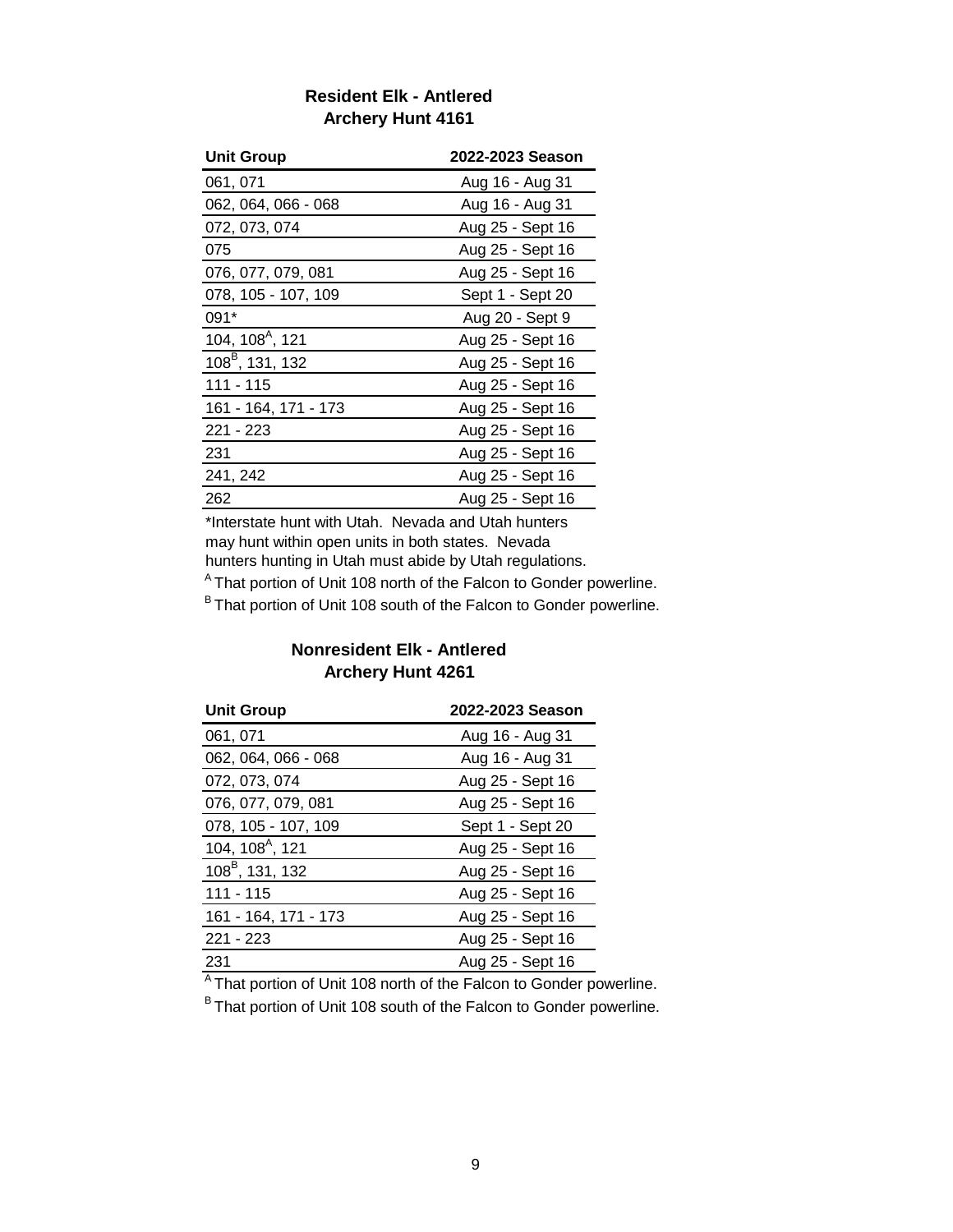## **Any Legal Weapon Hunt 4651 Resident Elk - Spike**

| <b>Unit Group</b>           | 2022-2023 Season |
|-----------------------------|------------------|
| 061, 071 Early              | Sept 17 - Oct 4  |
| 061, 071 Late               | Nov 6 - Jan 1    |
| 062, 064, 066 - 068 Early   | Sept 17 - Oct 4  |
| 062, 064, 066 - 068 Late    | Oct 5 - Oct 20   |
| 072, 073, 074 Early         | Oct 1 - Oct 20   |
| 072, 073, 074 Late          | Nov 21 - Jan 1   |
| 076, 077, 079, 081 Early    | Oct 1 - Oct 20   |
| 076, 077, 079, 081 Late     | Dec 5 - Jan 1    |
| 078, 105 - 107, 109         | Sept 21 - Oct 4  |
| 104, 108 <sup>A</sup> , 121 | Sept 25 - Oct 4  |
| 111, 112 Early              | Sept 25 - Oct 4  |
| 111, 112 Late               | Dec 5 - Jan 1    |
| 113 Early                   | Sept 25 - Oct 4  |
| 113 Late                    | Dec 5 - Jan 1    |
| 114, 115 Early              | Sept 25 - Oct 4  |
| 114, 115 Late               | Dec 5 - Jan 1    |
| 161 - 164                   | Dec 5 - Jan 1    |
| 221 Early                   | Sept 25 - Oct 4  |
| 221 Late                    | Dec 5 - Jan 1    |
| 222, 223 Early              | Sept 25 - Oct 4  |
| 222, 223 Late               | Dec 5 - Jan 1    |
| 231 Early                   | Sept 25 - Oct 4  |
| 231 Late                    | Dec 5 - Jan 1    |

<sup>A</sup> That portion of Unit 108 north of the Falcon to Gonder powerline.

## **Any Legal Weapon Hunt 4181 Resident Elk - Antlerless**

| <b>Unit Group</b>                 | 2022-2023 Season       |
|-----------------------------------|------------------------|
| 051 Late                          | Dec 5 - Jan 31         |
| 061, 071 Early                    | Sept 17 - Oct 4        |
| 061, 071 Late                     | Nov 6 - Jan 1          |
| 062                               | <b>Sept 17 - Oct 4</b> |
| 072, 073, 074 Early               | Oct 1 - Oct 20         |
| 075 Early                         | Oct 1 - Oct 20         |
| 072 - 075 Late                    | Nov 21 - Jan 1         |
| 076, 077, 079, 081 Early          | Oct 1 - Oct 20         |
| 076, 077, 079, 081 Late           | Dec 5 - Jan 1          |
| 078, 105 - 107, 109 Early         | Sept 21 - Oct 4        |
| 078, 105 - 107, 109 Late          | Nov 21 - Jan 1         |
| 091 Early*                        | Aug 1 - Aug 20         |
| 091 Late*                         | Oct 3 - Nov 1          |
| 104, 108 <sup>A</sup> , 121 Early | Sept 25 - Oct 4        |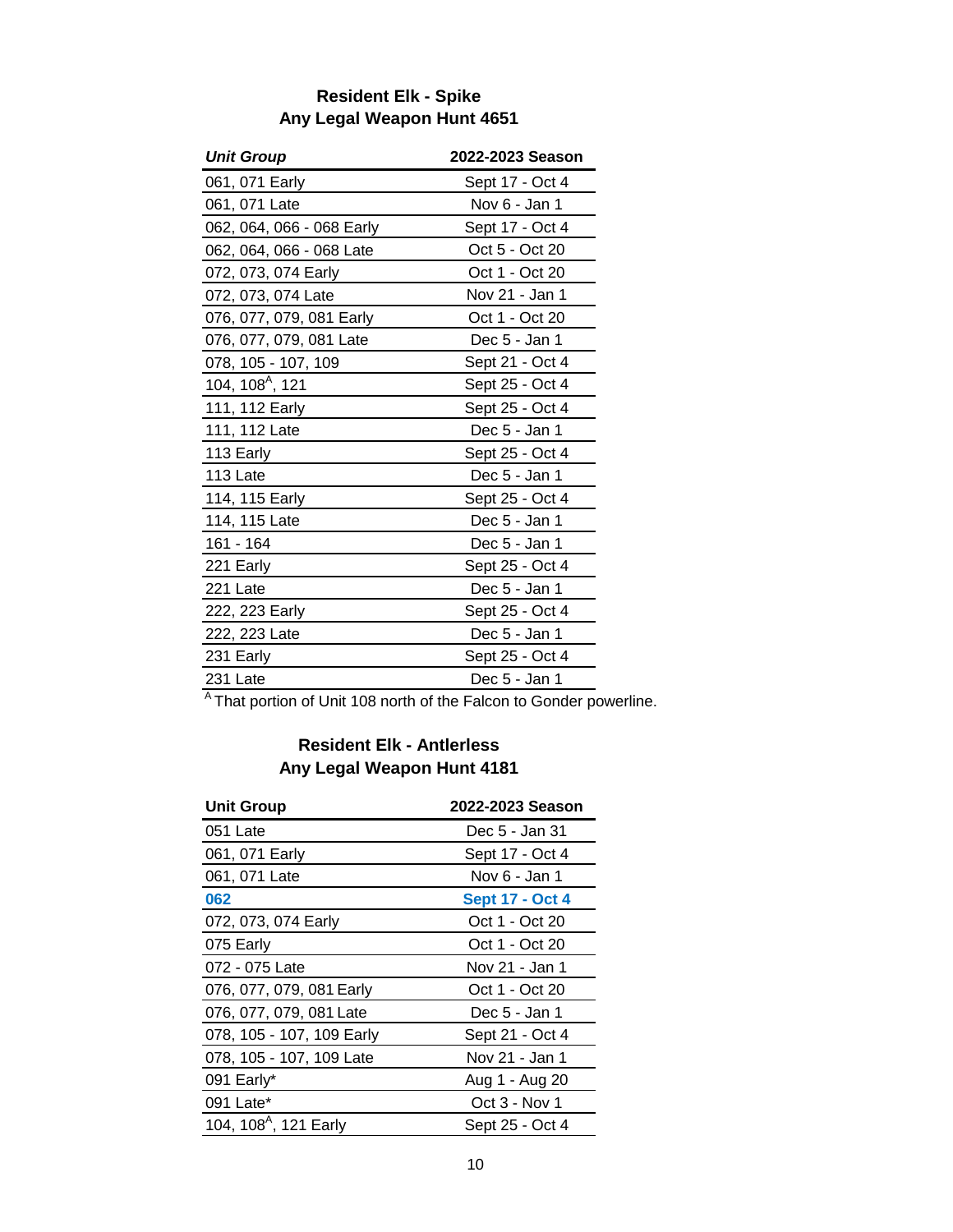| 104, 108 <sup>A</sup> , 121 Late | <b>Dec 5 - Jan 1</b> |
|----------------------------------|----------------------|
| 108 <sup>B</sup> , 131 132       | Sept 25 - Oct 4      |
| 111, 112 Early                   | Sept 25 - Oct 4      |
| 111, 112 Late                    | Dec 5 - Jan 1        |
| 113 Early                        | Sept 25 - Oct 4      |
| 113 Late                         | Dec 5 - Jan 1        |
| 113 $N^C$                        | Jan 2 - Jan 31       |
| 114, 115 Early                   | Sept 25 - Oct 4      |
| 114, 115 Late                    | Dec 5 - Jan 1        |
| 161 - 164 Early                  | Oct 1 - Oct 20       |
| 161 - 164 Late                   | Dec 5 - Jan 1        |
| 221 Early                        | Sept 25 - Oct 4      |
| 221 Late                         | Dec 5 - Jan 1        |
| 222, 223 Early                   | Sept 25 - Oct 4      |
| 222, 223 Late                    | Dec 5 - Jan 1        |
| 231 Early                        | Sept 25 - Oct 4      |
| 231 Late                         | Dec 5 - Jan 1        |
| 241, 242                         | Oct 1 - Oct 20       |

\* Interstate hunt with Utah. Nevada and Utah hunters may hunt within open units in both states. Nevada hunters hunting in Utah must abide by Utah regulations.

<sup>A</sup> That portion of Unit 108 north of the Falcon to Gonder powerline.

B That portion of Unit 108 south of the Falcon to Gonder powerline.

 $\textdegree$  That portion of Unit 113 north of White Pine County Roa

## **Wilderness Only - Any Legal Weapon Hunt 4181 Resident Elk - Antlerless**

| <b>Unit Group</b>      | 2022-2023 Season |
|------------------------|------------------|
| 072 <sup>A</sup>       | Oct 1 - Oct 20   |
| $162^B$                | Oct 1 - Oct 20   |
| 222 Early <sup>C</sup> | Sept 25 - Oct 4  |
| 222 Late <sup>C</sup>  | Dec 5 - Jan 1    |
| $231^D$                | Sept 25 - Oct 4  |

<sup>A</sup> That portion of Unit 072 within the Jarbidge Wilderness boundary.

B That portion of Unit 162 within the Table Mountain Wilderness boundary.

 $\frac{C}{D}$  That portion of Unit 222 within the Mount Grafton Wilderness boundary.<br>"That portion of Unit 231 within the Fortification Range,

Parsnip Peak, and White Rock Range Wilderness boundaries.

## **Any Legal Weapon Hunt 4281 Nonresident Elk - Antlerless**

| <b>Unit Group</b> | 2022-2023 Season       |
|-------------------|------------------------|
| 061, 071 Early    | Sept 17 - Oct 4        |
| 061, 071 Late     | Nov 6 - Jan 1          |
| 062               | <b>Sept 17 - Oct 4</b> |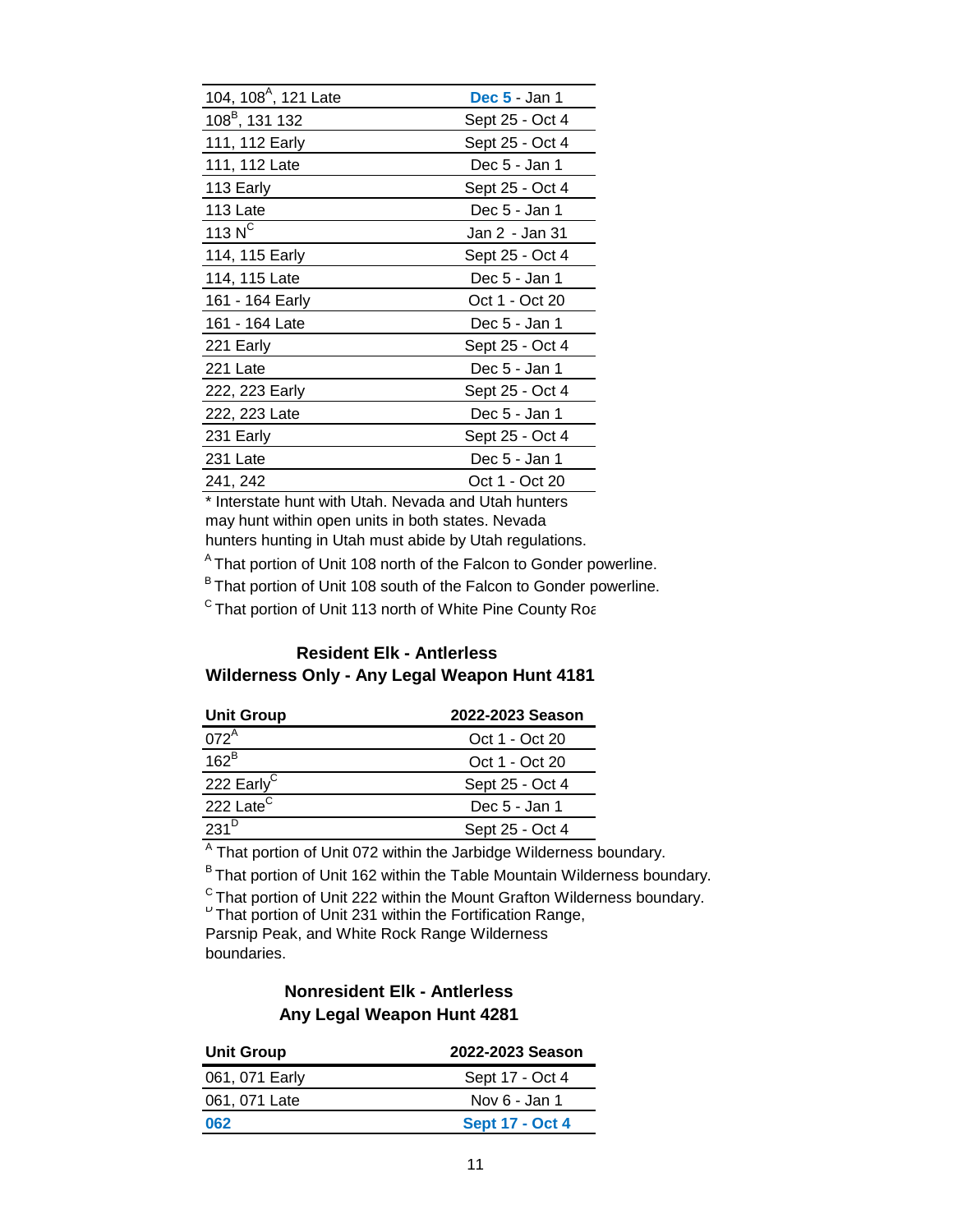| 072, 073, 074 Early               | Oct 1 - Oct 20       |
|-----------------------------------|----------------------|
| 072 - 075 Late                    | Nov 21 - Jan 1       |
| 104, 108 <sup>A</sup> , 121 Early | Sept 25 - Oct 4      |
| 104, 108 <sup>A</sup> , 121 Late  | <b>Dec 5 - Jan 1</b> |
| 108 <sup>B</sup> , 131, 132       | Sept 25 - Oct 4      |
| 111, 112 Early                    | Sept 25 - Oct 4      |
| 111, 112 Late                     | Dec 5 - Jan 1        |
| 113 Early                         | Sept 25 - Oct 4      |
| 113 Late                          | Dec 5 - Jan 1        |
| 113 $N^C$                         | Jan 2 - Jan 31       |
| 114, 115 Early                    | Sept 25 - Oct 4      |
| 114, 115 Late                     | Dec 5 - Jan 1        |
| 161 - 164 Early                   | Oct 1 - Oct 20       |
| 161 - 164 Late                    | Dec 5 - Jan 1        |
| 221 Early                         | Sept 25 - Oct 4      |
| 221 Late                          | Dec 5 - Jan 1        |
| 222, 223 Early                    | Sept 25 - Oct 4      |
| 222, 223 Late                     | Dec 5 - Jan 1        |
| 231 Early                         | Sept 25 - Oct 4      |
| 231 Late                          | Dec 5 - Jan 1        |

A That portion of Unit 108 north of the Falcon to Gonder powerline.

B That portion of Unit 108 south of the Falcon to Gonder powerline.

 $\overline{C}$  That portion of Unit 113 north of White Pine County

## **Resident Elk - Antlerless Muzzleloader Hunt 4176**

| <b>Unit Group</b>           | 2022-2023 Season  |
|-----------------------------|-------------------|
| 072, 073, 074               | Sept 17 - Sept 30 |
| 075                         | Sept 17 - Sept 30 |
| 076, 077, 079, 081          | Sept 17 - Sept 30 |
| 078, 105 - 107, 109         | Aug 16 - Aug 31   |
| 104, 108 <sup>A</sup> , 121 | Sept 17 - Sept 24 |
| $108^B$ , 131, 132          | Sept 17 - Sept 24 |
| 111, 112                    | Sept 17 - Sept 24 |
| 113                         | Sept 17 - Sept 24 |
| 114, 115                    | Sept 17 - Sept 24 |
| 161 - 164                   | Sept 1 - Sept 16  |
| $221 - 223$                 | Sept 17 - Sept 24 |
| 231                         | Sept 17 - Sept 24 |

A That portion of Unit 108 north of the Falcon to Gonder powerline.

B That portion of Unit 108 south of the Falcon to Gonder powerline.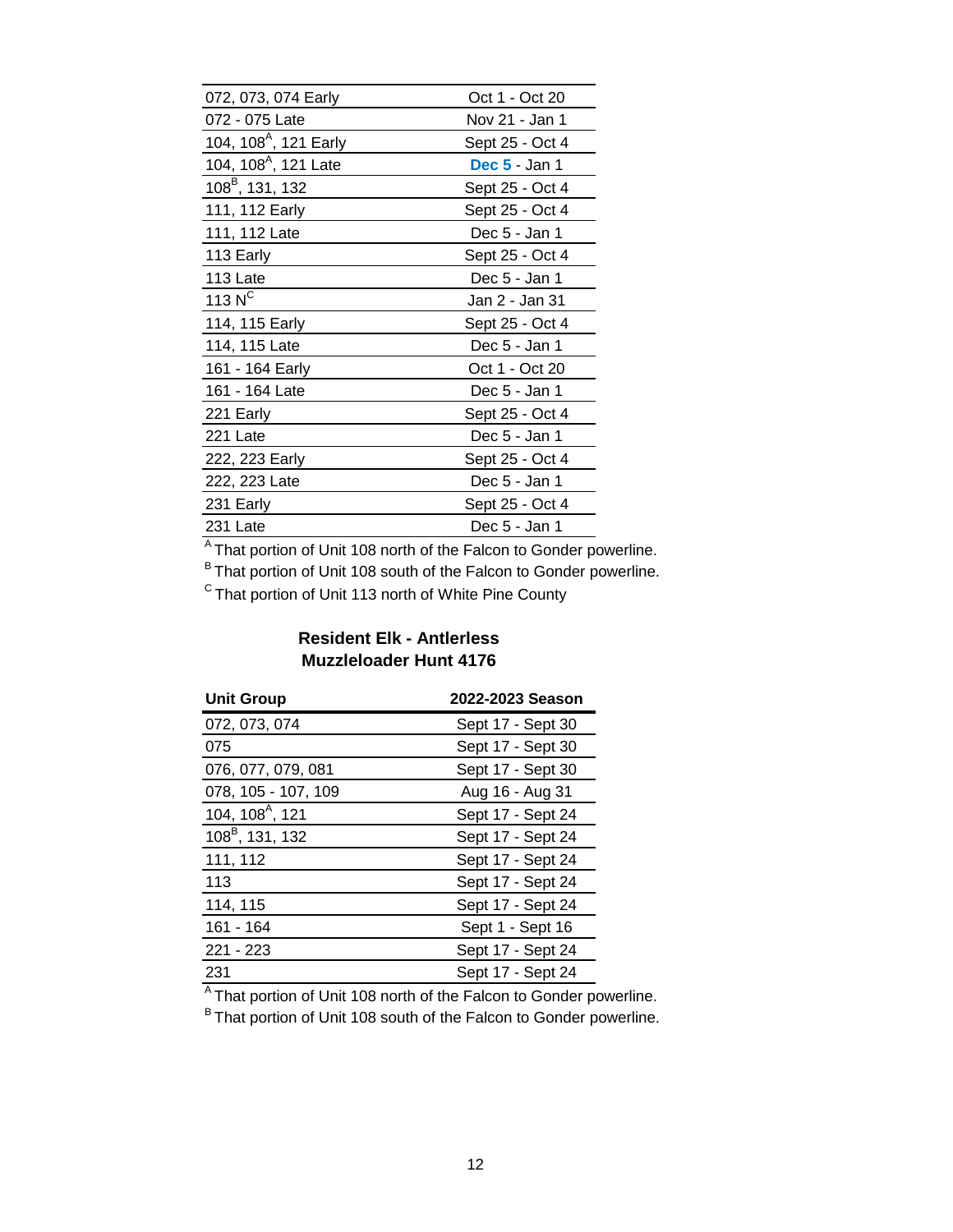## **Nonresident Elk - Antlerless Muzzleloader Hunt 4276**

| <b>Unit Group</b>           | 2022-2023 Season  |
|-----------------------------|-------------------|
| 072, 073, 074               | Sept 17 - Sept 30 |
| 076, 077, 079, 081          | Sept 17 - Sept 30 |
| 078, 105 - 107, 109         | Aug 16 - Aug 31   |
| 104, 108 <sup>A</sup> , 121 | Sept 17 - Sept 24 |
| 108 <sup>B</sup> , 131, 132 | Sept 17 - Sept 24 |
| 111, 112                    | Sept 17 - Sept 24 |
| 113                         | Sept 17 - Sept 24 |
| 114, 115                    | Sept 17 - Sept 24 |
| 161 - 164                   | Sept 1 - Sept 16  |
| $221 - 223$                 | Sept 17 - Sept 24 |
| 231                         | Sept 17 - Sept 24 |

A That portion of Unit 108 north of the Falcon to Gonder powerline.

B That portion of Unit 108 south of the Falcon to Gonder powerline.

## **Archery Hunt 4111 Resident Elk - Antlerless**

| <b>Unit Group</b>           | 2022-2023 Season |
|-----------------------------|------------------|
| 061, 071                    | Aug 1 - Aug 15   |
| 062                         | Aug 1 - Aug 15   |
| 072, 073, 074               | Aug 1 - Aug 24   |
| 075                         | Aug 1 - Aug 24   |
| 076, 077, 079, 081          | Aug 1 - Aug 24   |
| 078, 105 - 107, 109         | Aug 1 - Aug 15   |
| 104, 108 <sup>A</sup> , 121 | Aug 1 - Aug 24   |
| 108 <sup>B</sup> , 131, 132 | Aug 1 - Aug 24   |
| 111, 112                    | Aug 1 - Aug 24   |
| 113                         | Aug 1 - Aug 24   |
| 114, 115                    | Aug 1 - Aug 24   |
| 161 - 164                   | Aug 1 - Aug 24   |
| 221 - 223                   | Aug 1 - Aug 24   |
| 231                         | Aug 1 - Aug 24   |
| 241, 242                    | Aug 1 - Aug 24   |
|                             |                  |

A That portion of Unit 108 north of the Falcon to Gonder powerline.

B That portion of Unit 108 south of the Falcon to Gonder powerline.

## **Archery Hunt 4211 Nonresident Elk - Antlerless**

| <b>Unit Group</b> | 2022-2023 Season |
|-------------------|------------------|
| 061, 071          | Aug 1 - Aug 15   |
| 062               | Aug 1 - Aug 15   |
| 072, 073, 074     | Aug 1 - Aug 24   |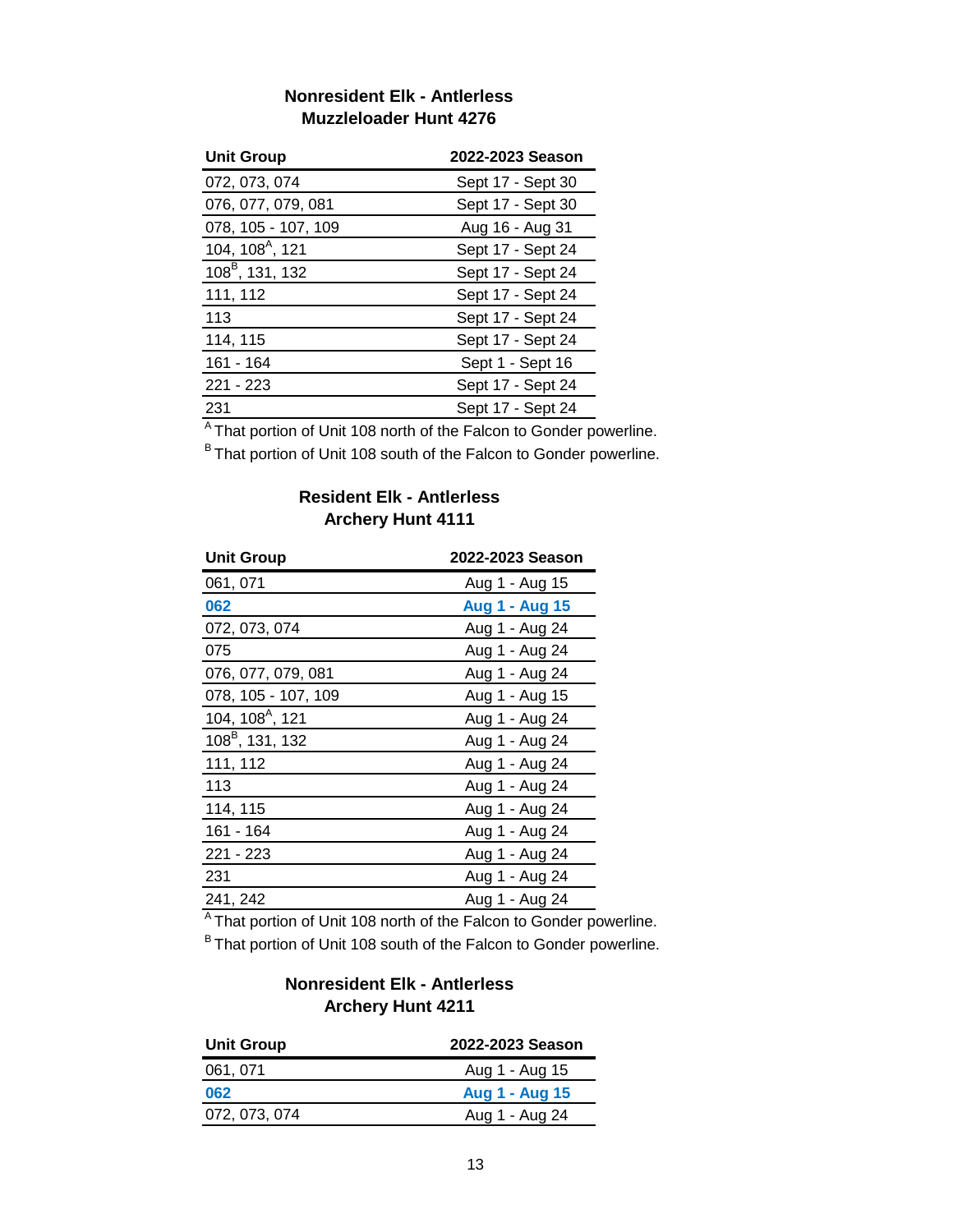| Aug 1 - Aug 24 |
|----------------|
| Aug 1 - Aug 15 |
| Aug 1 - Aug 24 |
| Aug 1 - Aug 24 |
| Aug 1 - Aug 24 |
| Aug 1 - Aug 24 |
| Aug 1 - Aug 24 |
| Aug 1 - Aug 24 |
| Aug 1 - Aug 24 |
| Aug 1 - Aug 24 |
|                |

<sup>A</sup> That portion of Unit 108 north of the Falcon to Gonder powerline.

B That portion of Unit 108 south of the Falcon to Gonder powerline.

## **Any Legal Weapon Depredation Hunt 4107 Resident Elk - Antlerless**

| <b>Unit Group</b>                                    | 2022-2023 Season      |
|------------------------------------------------------|-----------------------|
| $081^A$ 1st*                                         | Aug 1 - Aug 24        |
| $081^A$ 2nd*                                         | Sept 17 - Sept 30     |
| $081^{A}$ 3rd*                                       | Oct 1 - Oct 20        |
| 081 <sup>A</sup> 4th*                                | Dec 5 - Jan 1         |
| $101 - 103*$                                         | Aug 1 - Jan 1         |
| 114 <sup>B</sup> , 115 <sup>B</sup> - Ag Lands - 1st | <b>Aug 1 - Aug 15</b> |
| $114^B$ , $115^B$ - Ag Lands - 2nd                   | Aug 16 - Aug 31       |
| 114 <sup>B</sup> , 115 <sup>B</sup> - Ag Lands - 3rd | Sept 1 - Sept 30      |
| 114 <sup>B</sup> , 115 <sup>B</sup> - Ag Lands - 4th | Oct 1 - Oct 31        |
| 114 <sup>B</sup> , 115 <sup>B</sup> - Ag Lands - 5th | <b>Nov 1 - Nov 30</b> |
| $121^{\circ}$ 1st <sup>*</sup>                       | Aug 1 - Aug 31        |
| $121^{\circ}$ 2nd*                                   | Sept 1 - Sept 30      |
| $121^{\circ}$ 3rd*                                   | Oct 1 - Jan 1         |
| 144, 145 1st*                                        | Aug 1 - Aug 31        |
| 144, 145 2nd*                                        | Sept 1 - Sept 30      |
| 144, 145 3rd*                                        | Oct 1 - Jan 1         |
| $251*$                                               | Aug 1 - Jan 1         |

\* Low elk numbers in the area. Depredation Hunts are intended to drastically reduce elk numbers from this Unit Group. Poor hunter success expected.

<sup>A</sup> That portion of Unit 081 within Elko County bounded on the west by the Fall Creek Road, on the north by the Idaho state line, on the east by the Utah state line, and on the south by the Signboard Pass-Thousand Springs Road d b State Route No. 233 f Montello to the **<sup>B</sup> Within 2 miles of designated Granite Peak Ranch and Great Basin Ranch Properties in Hunt Unit 115 and within 2 miles of designated Baker Ranch Properties in Hunt Units 114 and 115. Hunt**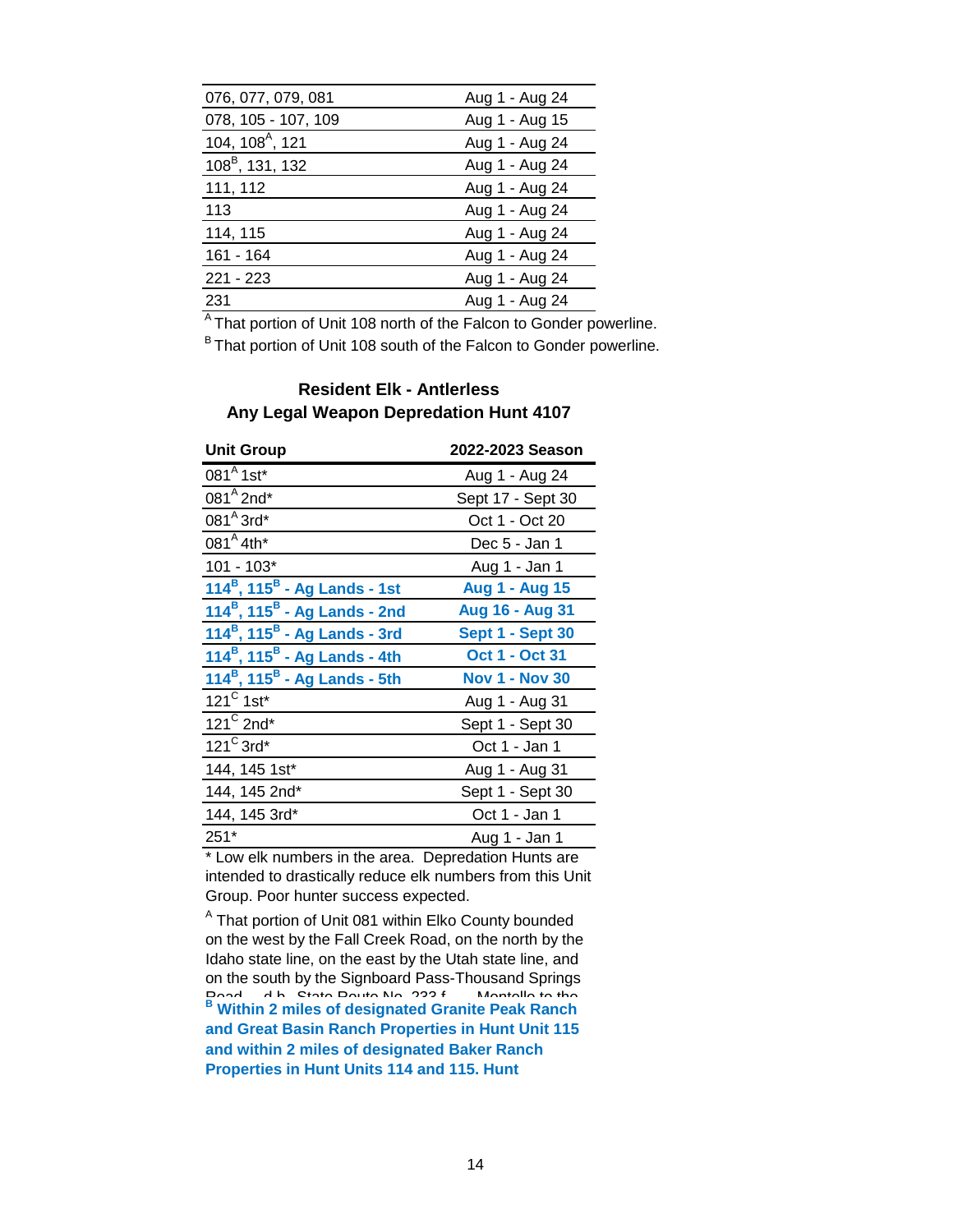I hose portions of Elko County southeast of the Cherry Creek Road and southwest of U.S. Highway 93, and that portion of White Pine County west of U.S. Highway 93, north of White Pine County Road 27 (Bassett Lake Rd.), and east of White Pine County Road 27 to its junction with White Pine County Road 18 to its junction with White Pine County Road 23 (bench road from Bassett Lake Rd to the town of Cherry Creek) to State Highway 480 0.2 miles east to its junction with White

#### **Resident Nelson (Desert) Bighorn Sheep Any Ram - Any Legal Weapon Hunt 3151**

| <b>Unit Group</b>      | 2022-2023 Season |
|------------------------|------------------|
| 045, 153               | Sept 15 - Oct 15 |
| 131*, 132, 164*        | Nov 20 - Jan 1   |
| 134, 251               | Nov 20 - Jan 1   |
| 161 Early              | Sept 15 - Oct 15 |
| 161 Late               | Nov 20 - Jan 1   |
| 163, 162               | Nov 20 - Jan 1   |
| 173 North <sup>A</sup> | Sept 15 - Jan 1  |
| 173 South <sup>B</sup> | Nov 20 - Jan 1   |
| 181**                  | Nov 20 - Jan 1   |
| 182, 044               | Nov 20 - Jan 1   |
| 183                    | Nov 20 - Jan 1   |
| 184                    | Oct 15 - Nov 15  |
| 202                    | Nov 20 - Jan 1   |
| 204                    | Oct 15 - Nov 15  |
| 205                    | Nov 20 - Jan 1   |
| 206, 208               | Nov 20 - Jan 1   |
| 207                    | Oct 15 - Nov 15  |
| 211                    | Nov 20 - Jan 1   |
| 212 Early              | Nov 15 - Dec 8   |
| 212 Late               | Dec 9 - Jan 1    |
| 213 Early              | Nov 15 - Dec 8   |
| 213 Late               | Dec 9 - Jan 1    |
| 223, 221†              | Nov 20 - Jan 1   |
| 241                    | Nov 20 - Jan 1   |
| 243                    | Nov 20 - Jan 1   |
| 244                    | Nov 20 - Jan 1   |
| 245, 133               | Nov 20 - Jan 1   |
| 252***                 | Nov 19 - Dec 11  |
| 253                    | Nov 20 - Jan 1   |
| 254                    | Nov 20 - Jan 1   |
| 261                    | Nov 20 - Jan 1   |
| 262                    | Nov 20 - Jan 1   |
| 263                    | Nov 20 - Jan 1   |
| 264, 265, 266          | Nov 20 - Jan 1   |
| 267                    | Nov 20 - Jan 1   |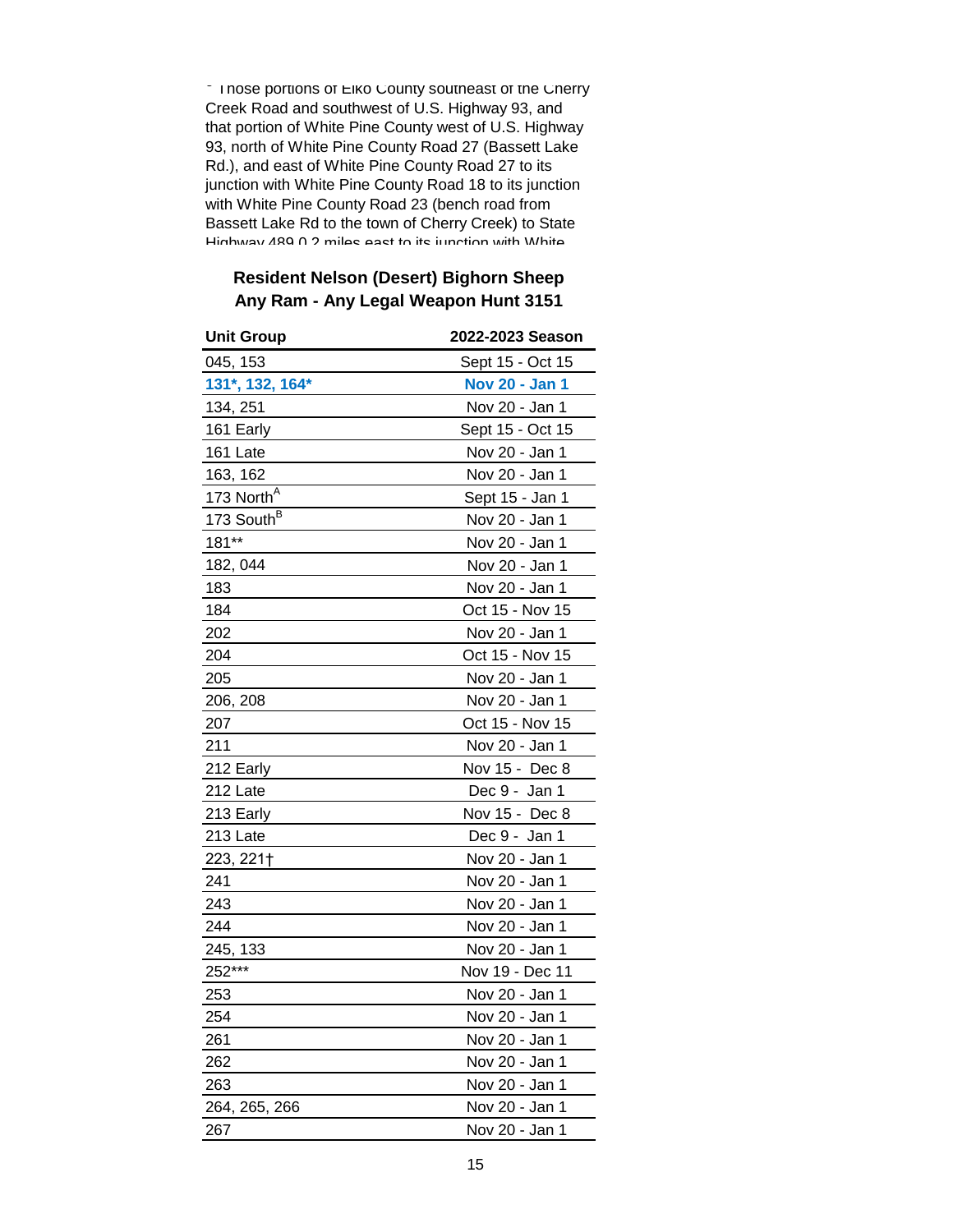| 268       | Nov 20 - Jan 1 |
|-----------|----------------|
| 271, 242† | Nov 20 - Jan 1 |
| 272       | Nov 20 - Jan 1 |
| 280***    | Dec 17 - Jan 1 |
| 281***    | Dec 17 - Jan 1 |
| 282***    | Dec 17 - Jan 1 |
| 283, 284  | Nov 20 - Jan 1 |
| 286       | Nov 20 - Jan 1 |

<sup>†</sup> Mature ram numbers and distribution are unknown in this unit.

hybrid subspecies; for purposes of complying with NAC 502.345, a harvested animal will be considered a Nelson bighorn; hunter is required to provide tissue sample from harvested ram for DNA tests; harvested rams may not be accepted into formal trophy record

(NAS) Fallon where public access is restricted. To hunt in the NAS portions of Unit 181, the tag holder is required to attend a NAS hunter safety briefing.

 been removed and in possession of tagholder. No pets \*\*\* Portions of Hunt Units 252, 280, 281, 282 are within the Nevada Test and Training Range (NTTR) where public access is restricted. Hunters and everyone in their respective hunting parties, must comply with all Nevada hunting requirements and all NTTR safety and security requirements including the following: 1) consent to and pass a criminal history background check, 2) be at least 14 years old on opening day of the respective hunting season, 3) attend the Nellis Air Force Base hunter safety briefing, and 4) within the NTTR portion of Unit 252 limit party size to 5 including tag holder. Additional party members may complete background Hunters and members of their parties who fail to comply with these requirements may be denied access to the NTTR. Hunters and members of their parties may not access the NTTR after a tag is filled and animal has are allowed on NTTR. It is the hunter's responsibility to meet and/or comply with all NTTR eligibility requirements. In some units there may be adjustments to season dates to accommodate Department of Defense operations. The Nevada Board of Wildlife

Commissioners hereby delegates authority to the That portion of Unit 173 north and west of the Seyler Reservoir/Peavine Creek/Gabbs Valley Pole Line Roads.<br>That point 173 south 173 south and east of the Seyler

Reservoir/Peavine Creek/Gabbs Valley Pole Line Roads.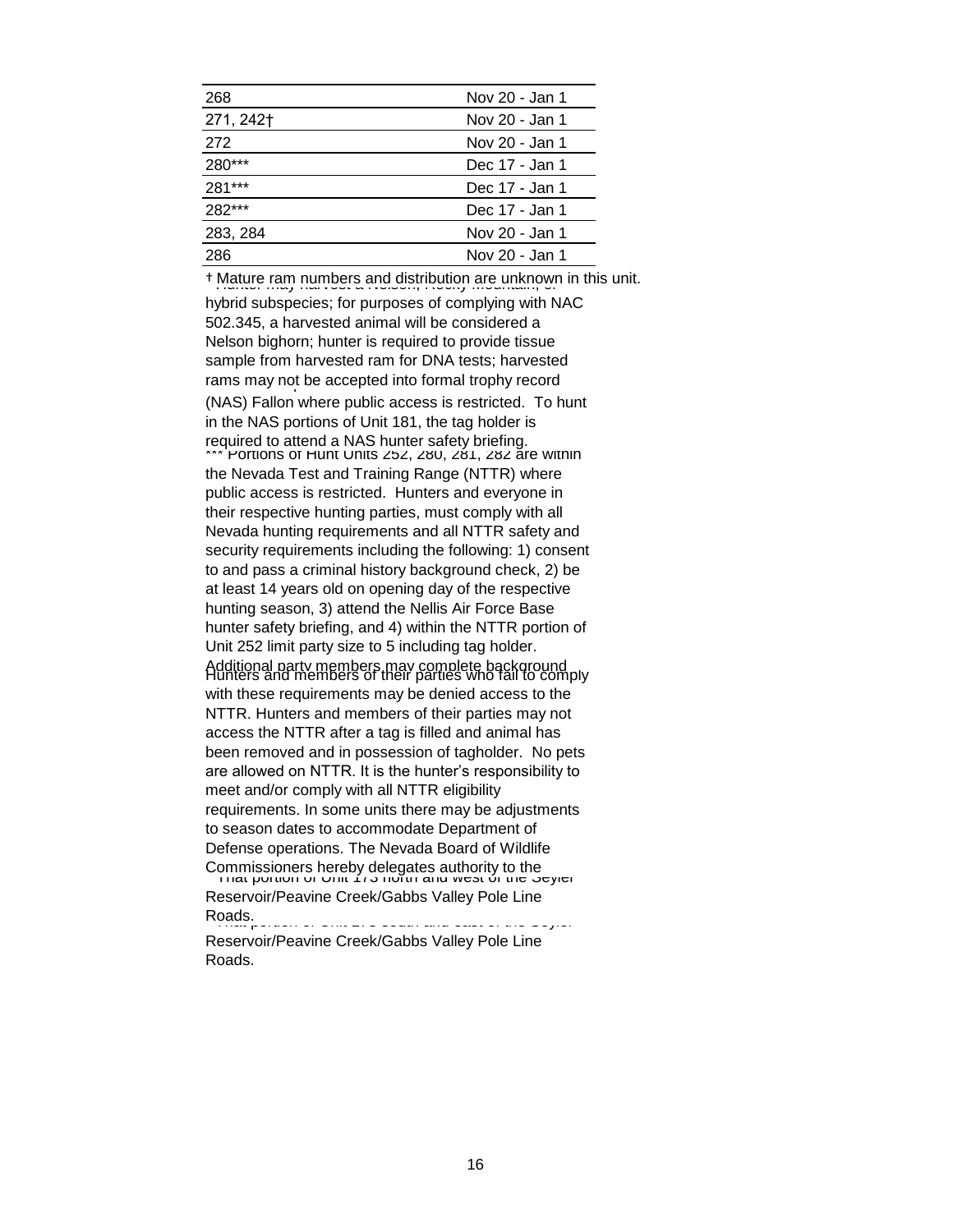## **Any Ram - Any Legal Weapon Hunt 3251 Nonresident Nelson (Desert) Bighorn Sheep**

| <b>Unit Group</b> | 2022-2023 Season |
|-------------------|------------------|
| 161 Early         | Sept 15 - Oct 15 |
| 161 Late          | Nov 20 - Jan 1   |
| 163, 162          | Nov 20 - Jan 1   |
| 181**             | Nov 20 - Jan 1   |
| 182, 044          | Nov 20 - Jan 1   |
| 183               | Nov 20 - Jan 1   |
| 184               | Oct 15 - Nov 15  |
| 205               | Nov 20 - Jan 1   |
| 207               | Oct 15 - Nov 15  |
| 211               | Nov 20 - Jan 1   |
| 212 Early         | Nov 15 - Dec 8   |
| 212 Late          | Dec 9 - Jan 1    |
| 213 Early         | Nov 15 - Dec 8   |
| 213 Late          | Dec 9 - Jan 1    |
| 244               | Nov 20 - Jan 1   |
| 253               | Nov 20 - Jan 1   |
| 263               | Nov 20 - Jan 1   |
| 267               | Nov 20 - Jan 1   |
| 268               | Nov 20 - Jan 1   |
| 271, 242*         | Nov 20 - Jan 1   |
| 283, 284          | Nov 20 - Jan 1   |

\* Mature ram numbers and distribution are unknown in th \*\* There are portions of Unit 181 in Naval Air Station (NAS) Fallon where public access is restricted. To hunt in the NAS portion of Unit 181, the tag holder is required to attend a NAS hunter safety briefing.

#### **Resident Nelson (Desert) Bighorn Sheep Any Ram - Archery Hunt 3161**

| 2022-2023 Season |
|------------------|
| Oct 20 - Nov 14  |
| Oct 20 - Nov 14  |
| Oct 20 - Nov 14  |
| Oct 20 - Nov 14  |
| Oct 20 - Nov 14  |
| Oct 20 - Nov 14  |
|                  |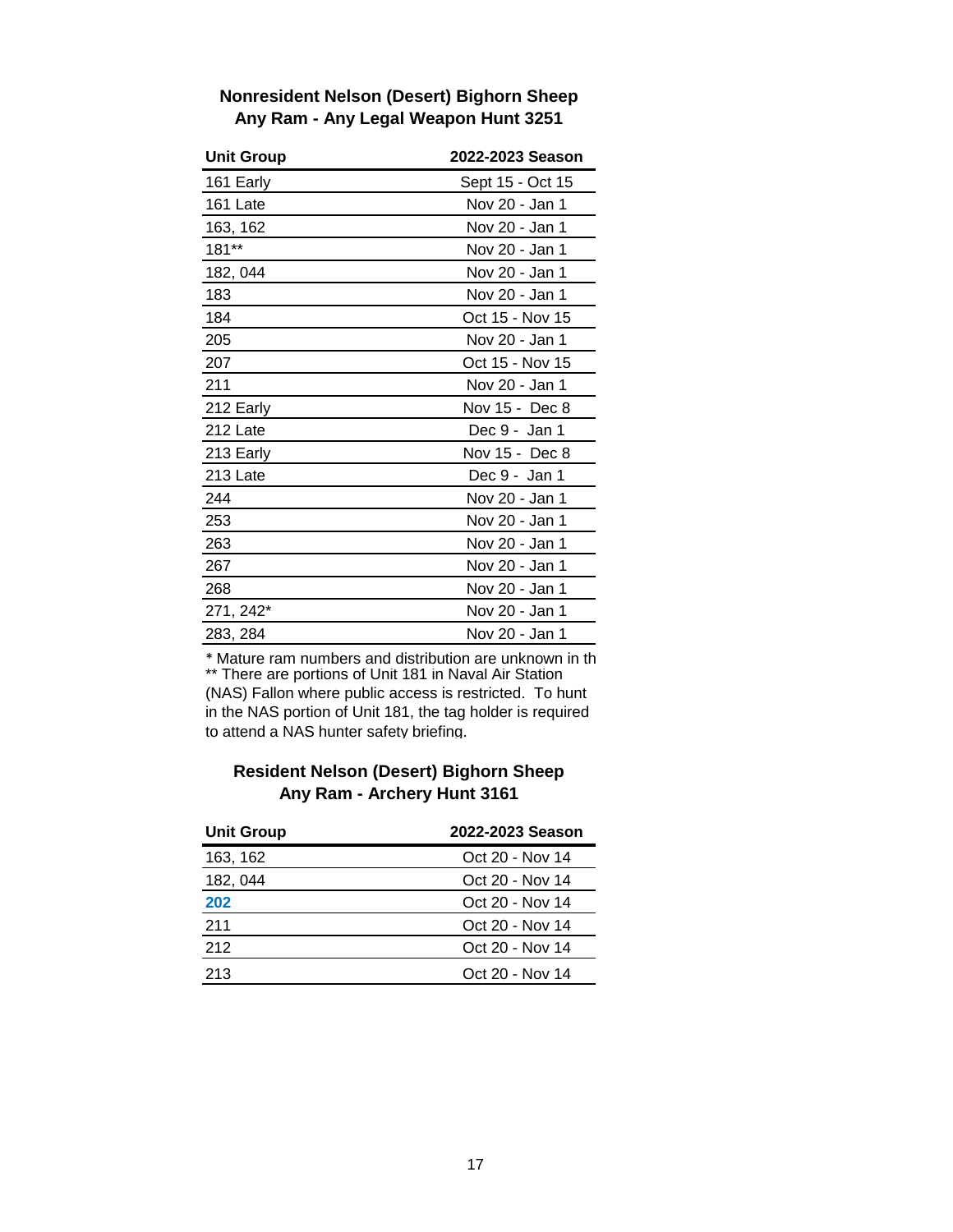## **Management Ram - One Horn\* - Any Legal Resident Nelson (Desert) Bighorn Sheep**

| <b>Unit Group</b>       | 2022-2023 Season      |
|-------------------------|-----------------------|
| 241, 243, 271           | <b>Jan 5 - Feb 20</b> |
| 223, 245, 133           | <b>Jan 5 - Feb 20</b> |
| 253, 254, 261           | <b>Jan 5 - Feb 20</b> |
| 262, 263, 264, 265, 266 | <b>Jan 5 - Feb 20</b> |
| 267, 268                | <b>Jan 5 - Feb 20</b> |
| 283, 284, 286           | <b>Jan 5 - Feb 20</b> |

**\*The shortest horn must be less than half the length of the longest horn.** 

**\*Management Ram Hunt is/has 1) a separate hunt category, 2) no bonus points are awarded to unsuccessful applicants per NAC 502.4187, and 3) a once-in-a-lifetime hunt based on successfully** 

#### **Resident Nelson (Desert) Bighorn Sheep Any Ewe - Any Legal Weapon Hunt 3181**

| <b>Unit Group</b> | 2022-2023 Season |  |
|-------------------|------------------|--|
| 161               | Oct 20 - Nov 15  |  |
| 268               | Oct 16 - Nov 15  |  |

## **Nonresident Nelson (Desert) Bighorn Sheep Any Ewe - Any Legal Weapon Hunt 3281**

| <b>Unit Group</b> | 2022-2023 Season |
|-------------------|------------------|
| 161               | Oct 20 - Nov 15  |
| 268               | Oct 16 - Nov 15  |

## **Any Ram - Any Legal Weapon Hunt 8151 Resident California Bighorn Sheep**

| <b>Unit Group</b> | 2022-2023 Season |
|-------------------|------------------|
| 011, 013          | Sept 1 - Oct 31  |
| 012               | Sept 1 - Oct 31  |
| 014               | Sept 1 - Oct 31  |
| 021, 022          | Sept 1 - Oct 31  |
| 031               | Sept 1 - Oct 31  |
| 032 <sup>A</sup>  | Sept 1 - Oct 31  |
| $032^B$ , 033     | Sept 1 - Oct 31  |
| 034               | Sept 1 - Oct 31  |
| $035^{\circ}$     | Sept 1 - Oct 31  |
| 051               | Sept 1 - Oct 31  |
| 068               | Sept 1 - Oct 31  |
|                   |                  |

Craine Creek/Knott Creek Ranch Road and south of State Route No. **140.**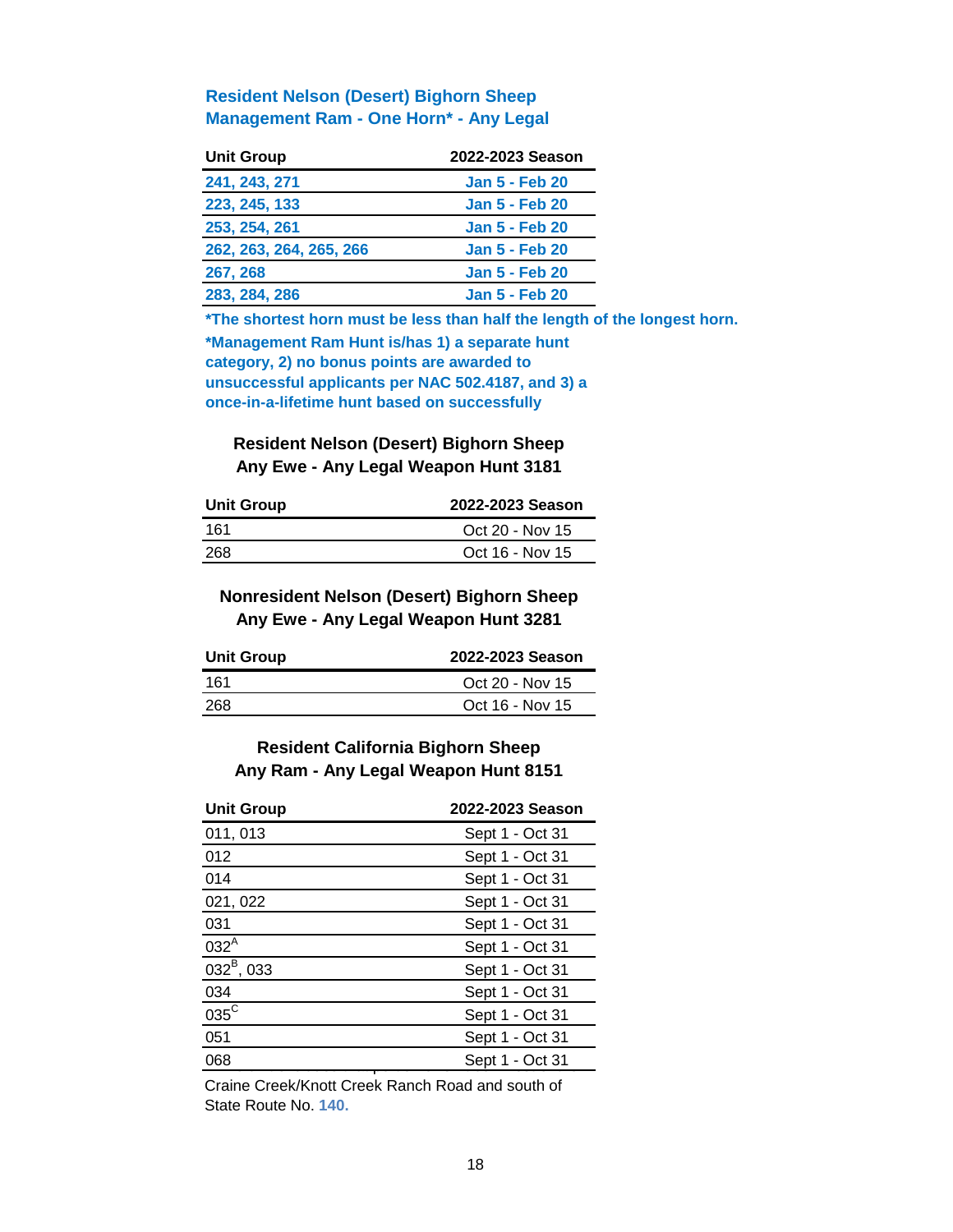po Craine Creek/Knott Creek Ranch Road and south of State Route No. 140.<br>**That portion of Humboldt County south of Grace Route** 

No. 140, east of the Leonard Creek-Deer Creek Ranch-Jackson Creek Ranch Road, west of the Bottle Creek Road and north of the northernmost railroad track that runs from Winnemucca to Sulpher.

## **Any Ram - Any Legal Weapon Hunt 8251 Nonresident California Bighorn Sheep**

| <b>Unit Group</b> | 2022-2023 Season |  |
|-------------------|------------------|--|
| 012               | Sept 1 - Oct 31  |  |
| $032^A$           | Sept 1 - Oct 31  |  |
| 034               | Sept 1 - Oct 31  |  |
| $035^B$           | Sept 1 - Oct 31  |  |
| 068               | Sept 1 - Oct 31  |  |

Craine Creek/Knott Creek Ranch Road and south of State Route No. **140.** 

B That portion of Humboldt County south of State Route No. 140, east of the Leonard Creek-Deer Creek Ranch-Jackson Creek Ranch Road, west of the Bottle Creek Road and north of the northernmost railroad track that

## **Resident Rocky Mountain Bighorn Sheep Resident Rocky Mountain Bighorn Sheep Any Ram - Any Legal Weapon Hunt 9151**

| <b>Unit Group</b> | 2022-2023 Season       |  |
|-------------------|------------------------|--|
| 102               | <b>Sept 1 - Oct 31</b> |  |
| 114               | Aug 1 - Feb 20         |  |
| $115^A$           | Nov 15 - Feb 20        |  |
|                   |                        |  |

<sup>A</sup> That portion of Unit 115 outside of the Great Basin

## **Any Legal Weapon Hunt 7151 Resident Mountain Goat - Any Goat**

| <b>Unit Group</b> | 2022-2023 Season |
|-------------------|------------------|
| 101               | Sept 1 - Oct 31  |
| 102, 121          | Sept 1 - Oct 31  |
| 103               | Sept 1 - Oct 31  |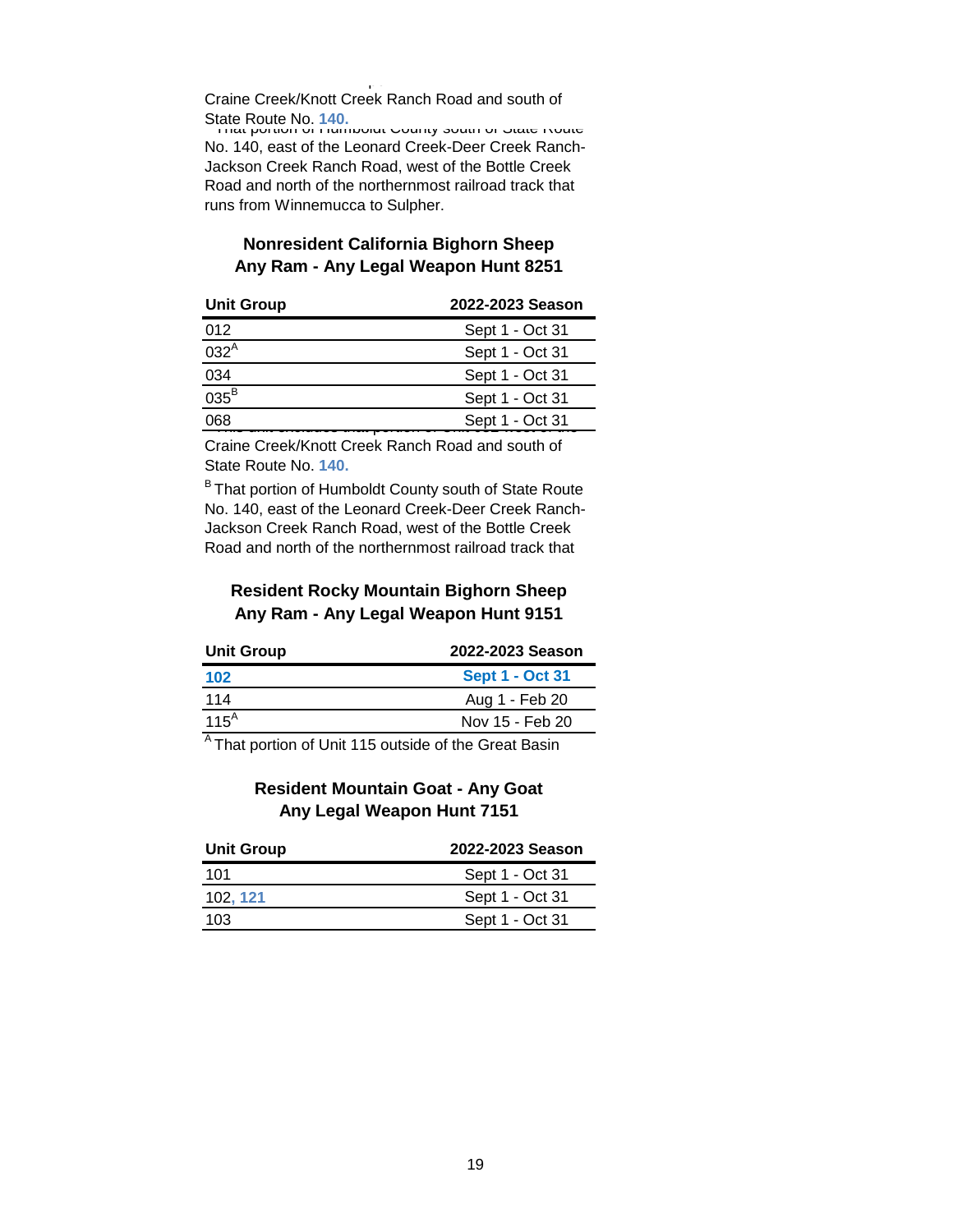## **Resident Junior Mule Deer - Antlered - or - Archery, Muzzleloader, or Any Legal Weapon**

| <b>Unit Group</b>        | Weapon                                      | 2021 Quota |
|--------------------------|---------------------------------------------|------------|
| $011 - 013$              | Archery<br>Muzzleloader<br>Any Legal Weapon | 30         |
| 014                      | Archery<br>Muzzleloader<br>Any Legal Weapon | 10         |
| 015                      | Archery<br>Muzzleloader<br>Any Legal Weapon | 10         |
| 021                      | Archery<br>Muzzleloader<br>Any Legal Weapon | 15         |
| 022                      | Archery<br>Muzzleloader<br>Any Legal Weapon | 15         |
| 031                      | Archery<br>Muzzleloader<br>Any Legal Weapon | 65         |
| 032                      | Archery<br>Muzzleloader<br>Any Legal Weapon | 55         |
| 033                      | Archery<br>Muzzleloader<br>Any Legal Weapon | 15         |
| 034                      | Archery<br>Muzzleloader<br>Any Legal Weapon | 8          |
| 035                      | Archery<br>Muzzleloader<br>Any Legal Weapon | 35         |
| 041, 042                 | Archery<br>Muzzleloader<br>Any Legal Weapon | 15         |
| $043 - 046$              | Archery<br>Muzzleloader<br>Any Legal Weapon | 70         |
| 051                      | Archery<br>Muzzleloader<br>Any Legal Weapon | 70         |
| 061, 062, 064, 066 - 068 | Archery<br>Muzzleloader<br>Any Legal Weapon | 320        |
| 065                      | Archery<br>Muzzleloader<br>Any Legal Weapon | 15         |
| 071 - 079, 091           | Archery<br>Muzzleloader<br>Any Legal Weapon | 380        |
| 081                      | Archery<br>Muzzleloader<br>Any Legal Weapon | 35         |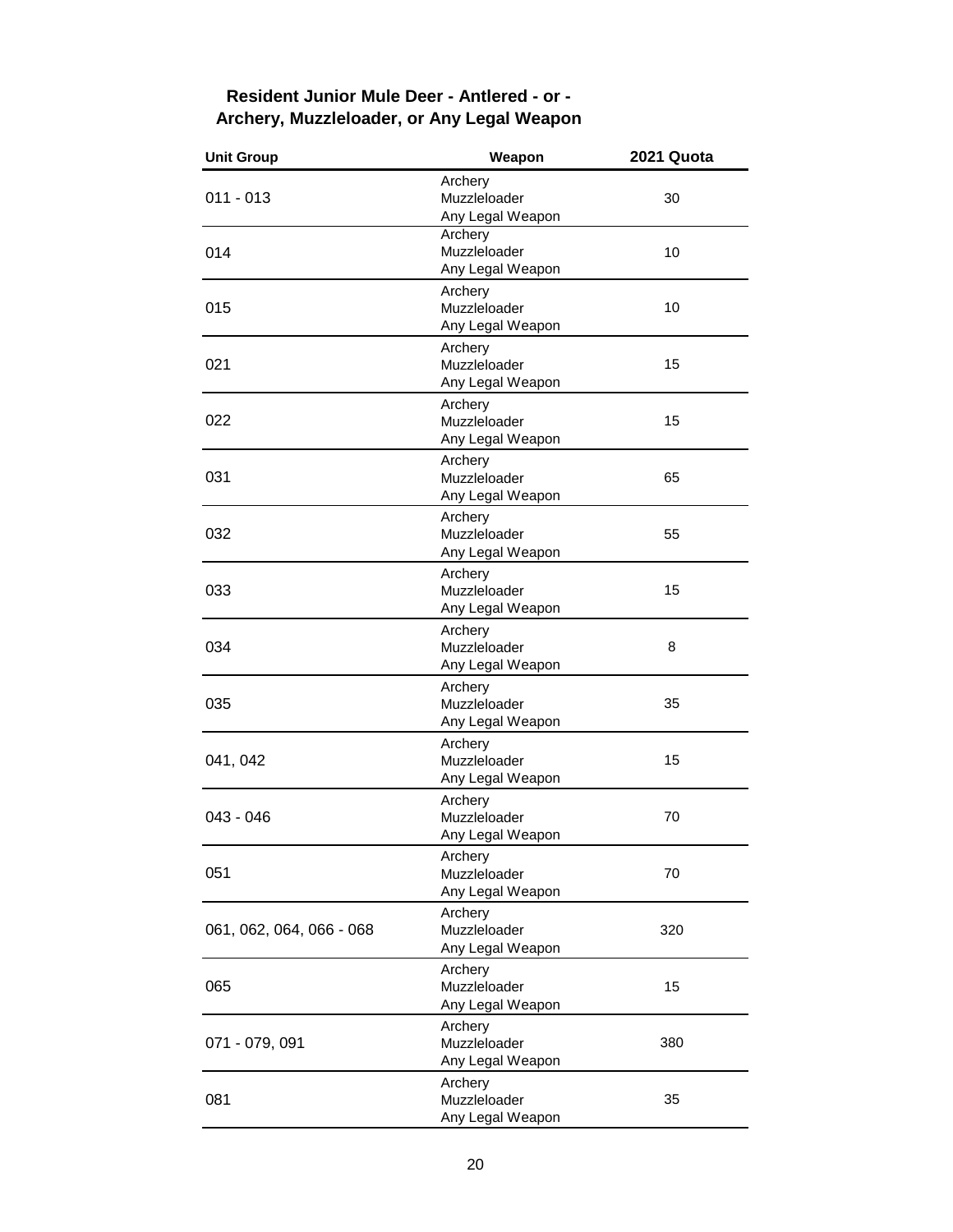| 101 - 109        | Archery<br>Muzzleloader<br>Any Legal Weapon | 490 |
|------------------|---------------------------------------------|-----|
| $111 - 113$      | Archery<br>Muzzleloader<br>Any Legal Weapon | 120 |
| 114, 115         | Archery<br>Muzzleloader<br>Any Legal Weapon | 30  |
| 121              | Archery<br>Muzzleloader<br>Any Legal Weapon | 45  |
| 131 - 134        | Archery<br>Muzzleloader<br>Any Legal Weapon | 170 |
| 141 - 145        | Archery<br>Muzzleloader<br>Any Legal Weapon | 190 |
| 151 - 156        | Archery<br>Muzzleloader<br>Any Legal Weapon | 65  |
| 161 - 164        | Archery<br>Muzzleloader<br>Any Legal Weapon | 140 |
| 171 - 173        | Archery<br>Muzzleloader<br>Any Legal Weapon | 180 |
| 181 - 184        | Archery<br>Muzzleloader<br>Any Legal Weapon | 55  |
| 192              | Archery<br>Muzzleloader<br>Any Legal Weapon | 25  |
| 194, 196         | Archery<br>Muzzleloader<br>Any Legal Weapon | 15  |
| 195              | Archery<br>Muzzleloader<br>Any Legal Weapon | 10  |
| 201, 204         | Any Legal Weapon<br>Muzzleloader<br>Archery | 6   |
| 202, 205 - 208   | Any Legal Weapon<br>Muzzleloader<br>Archery | 15  |
| 203 <sup>A</sup> | Archery<br>Any Legal Weapon                 | 20  |
| 211 - 213        | Archery<br>Muzzleloader<br>Any Legal Weapon | 20  |
| 221 - 223        | Archery<br>Muzzleloader<br>Any Legal Weapon | 170 |
| 231              | Archery<br>Muzzleloader<br>Any Legal Weapon | 70  |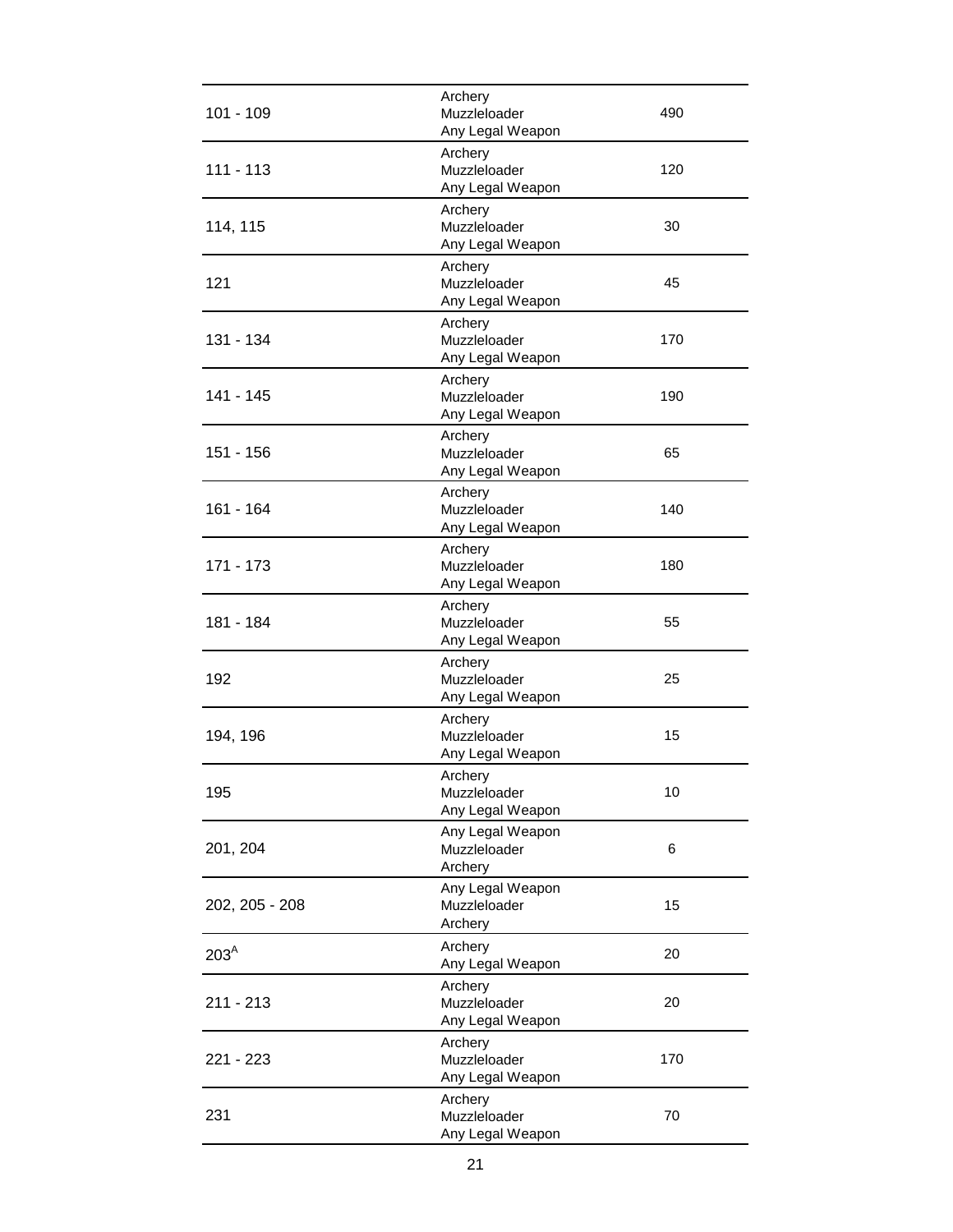| $241 - 245$ | Archery<br>Muzzleloader<br>Any Legal Weapon | 45 |
|-------------|---------------------------------------------|----|
| 251 - 254   | Archery<br>Muzzleloader<br>Any Legal Weapon | 20 |
| $261 - 268$ | Archery<br>Muzzleloader<br>Any Legal Weapon | 35 |
| 271, 272    | Archery<br>Muzzleloader<br>Any Legal Weapon | 10 |
| 291         | Archery<br>Muzzleloader<br>Any Legal Weapon | 20 |

<sup>A</sup> Special Restrictions apply, see NAC 503.170

## **Any Legal Weapon Hunt 1181 Resident Mule Deer - Antlerless**

| <b>Unit Group</b>              | 2022-2023 Season |
|--------------------------------|------------------|
| 051                            | Oct 10 - Oct 31  |
| 061, 062, 064, 066 - 068 Early | Oct 10 - Oct 31  |
| 062, 067, 068 Late             | Nov 6 - Nov 20   |
| 071 - 079, 091                 | Oct 10 - Oct 31  |
| 101, 102, 109                  | Oct 5 - Oct 20   |

## **Any Legal Weapon Hunt Resident 1331 and Resident and Nonresident Mule Deer - Antlered**

| <b>Unit Group</b>              | 2022-2023 Season | <b>Nonresident</b><br>2021 Quota |
|--------------------------------|------------------|----------------------------------|
| $011 - 013$                    | Oct 5 - Nov 5    | 5                                |
| 014                            | Oct 5 - Nov 5    | 2                                |
| 015                            | Dec 11 - Jan 1   | 3                                |
| 021                            | Dec 21 - Jan 1   | 3                                |
| 022                            | Oct 5 - Nov 5    | 4                                |
| 031                            | Oct 5 - Nov 5    | $\overline{7}$                   |
| 032                            | Oct 5 - Nov 5    | 8                                |
| 033                            | Oct 5 - Nov 5    | $\overline{2}$                   |
| 034                            | Oct 5 - Nov 5    | $\overline{2}$                   |
| 035                            | Oct 5 - Nov 5    | 5                                |
| 041, 042                       | Oct 5 - Nov 5    | 3                                |
| 043 - 046 Early                | Oct 5 - Oct 20   | 6                                |
| 043 - 046 Late                 | Oct 21 - Nov 5   | 3                                |
| 051                            | Oct 5 - Nov 5    | 15                               |
| 061, 062, 064, 066 - 068 Early | Oct 5 - Oct 20   | 50                               |
| 061, 062, 064, 066 - 068 Late  | Oct 21 - Nov 5   | 5                                |
| 065                            | Oct 5 - Nov 5    | 5                                |
| 071 - 079, 091 Early           | Oct 5 - Oct 20   | 60                               |
| 071 - 079, 091 Late            | Oct 21 - Nov 5   | 15                               |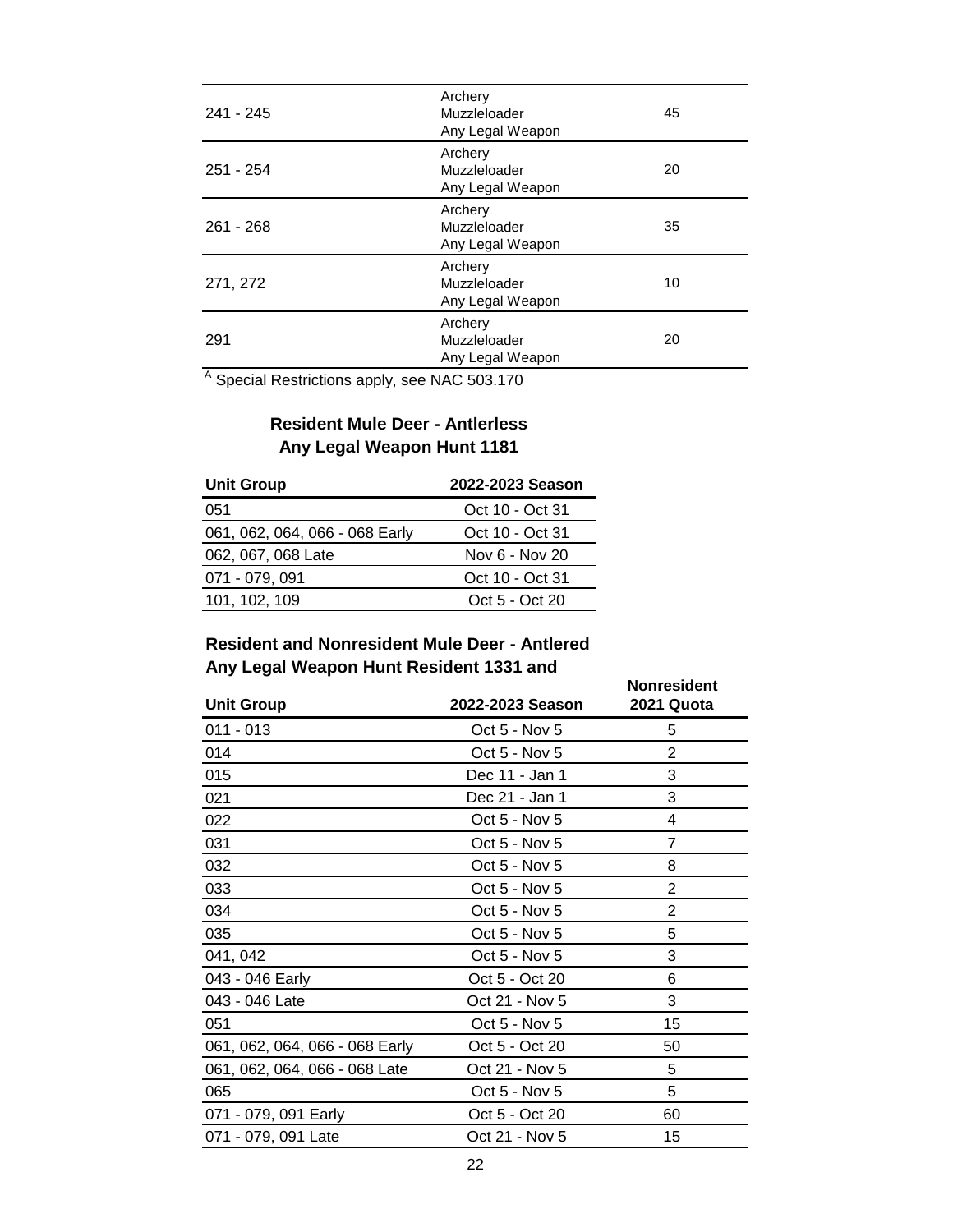| 081              | Dec 11 - Jan 1  | 4              |
|------------------|-----------------|----------------|
| 101 - 109 Early  | Oct 1 - Oct 16  | 65             |
| 101 - 109 Mid    | Oct 17 - Oct 30 | 65             |
| 101 - 109 Late   | Oct 31 - Nov 8  | 10             |
| 111 - 113 Early  | Oct 5 - Oct 20  | 20             |
| 111 - 113 Late   | Oct 21 - Nov 5  | 2              |
| 114, 115 Early   | Oct 5 - Oct 20  | 6              |
| 114, 115 Late    | Oct 21 - Nov 5  | $\overline{c}$ |
| 115              | Dec 1 - Dec 15  | $\overline{2}$ |
| 121 Early        | Oct 5 - Oct 20  | 2              |
| 121 Late         | Oct 21 - Nov 5  | $\overline{2}$ |
| 131 - 134 Early  | Oct 5 - Oct 20  | 20             |
| 131 - 134 Late   | Oct 21 - Nov 5  | 2              |
| 141 - 145 Early  | Oct 5 - Oct 20  | 15             |
| 141 - 145 Late   | Oct 21 - Nov 5  | 2              |
| 151 - 156 Early  | Oct 5 - Oct 20  | 15             |
| 151 - 156 Late   | Oct 21 - Nov 5  | $\overline{c}$ |
| 161 - 164 Early  | Oct 5 - Oct 20  | 15             |
| 161 - 164 Late   | Oct 21 - Nov 5  | 2              |
| 171 - 173 Early  | Oct 5 - Oct 16  | 30             |
| 171 - 173 Mid    | Oct 17 - Oct 30 | 15             |
| 171 - 173 Late   | Oct 31 - Nov 8  | $\overline{c}$ |
| 181 - 184        | Oct 5 - Nov 5   | 15             |
| 192              | Nov 5 - Nov 30  | 4              |
| 194, 196         | Nov 5 - Nov 30  | 3              |
| 195              | Oct 5 - Nov 2   | $\overline{c}$ |
| 201, 204         | Nov 5 - Nov 30  | $\overline{c}$ |
| 202, 205 - 208   | Nov 5 - Nov 30  | $\overline{2}$ |
| 203 <sup>A</sup> | Nov 5 - Nov 30  | $\overline{2}$ |
| $211 - 213$      | Nov 5 - Nov 30  | 5              |
| 221 - 223 Early  | Oct 5 - Oct 16  | 15             |
| 221 - 223 Mid    | Oct 17 - Oct 30 | 8              |
| 221 - 223 Late   | Oct 31 - Nov 8  | $\overline{2}$ |
| 231              | Oct 5 - Oct 31  | 6              |
| 241 - 245        | Oct 5 - Oct 31  | 6              |
| 251 - 254        | Oct 5 - Nov 2   | $\overline{c}$ |
| 261 - 268        | Nov 5 - Nov 30  | 5              |
| 271, 272         | Nov 5 - Nov 30  | 2              |
| 291              | Nov 5 - Nov 30  | 4              |

<sup>A</sup> Special restrictions apply see NAC 503.170.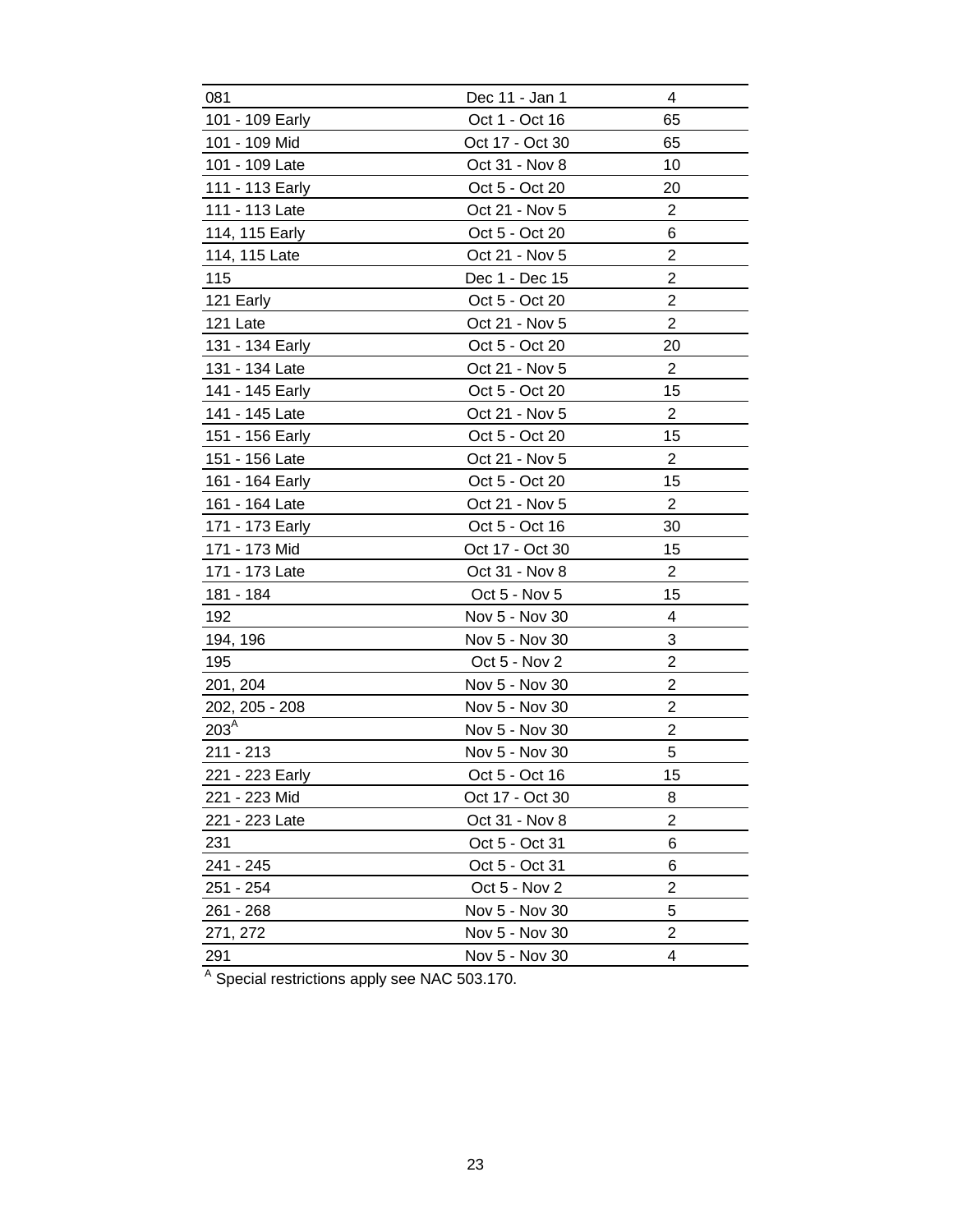## **Resident and Nonresident Mule Deer - Antlered Muzzleloader Hunt Resident 1371 and**

| <b>Unit Group</b>        | 2022-2023 Season  | <b>Nonresident</b><br>2021 Quota |
|--------------------------|-------------------|----------------------------------|
| $011 - 013$              | Sept 10 - Oct 4   | 2                                |
| 014                      | Sept 10 - Oct 4   | $\overline{2}$                   |
| 015                      | Sept 10 - Oct 4   | $\overline{c}$                   |
| 021                      | Dec 11 - Dec 20   | $\overline{2}$                   |
| 022                      | Sept 10 - Oct 4   | $\overline{2}$                   |
| 031                      | Sept 10 - Oct 4   | $\overline{2}$                   |
| 032                      | Sept 10 - Oct 4   | $\overline{2}$                   |
| 033                      | Sept 10 - Oct 4   | 2                                |
| 034                      | Sept 10 - Oct 4   | $\overline{2}$                   |
| 035                      | Sept 10 - Oct 4   | 2                                |
| 041, 042                 | Sept 10 - Oct 4   | $\overline{2}$                   |
| 043 - 046                | Sept 10 - Oct 4   | $\overline{c}$                   |
| 051                      | Sept 10 - Oct 4   | 2                                |
| 061, 062, 064, 066 - 068 | Sept 10 - Oct 4   | 8                                |
| 065                      | Sept 10 - Oct 4   | $\overline{c}$                   |
| 071 - 079, 091           | Sept 10 - Oct 4   | $\overline{7}$                   |
| 081                      | Nov 21 - Dec 10   | $\overline{c}$                   |
| 101 - 109                | Sept 10 - Sept 30 | 9                                |
| $111 - 113$              | Sept 10 - Oct 4   | $\overline{c}$                   |
| 114, 115                 | Nov 10 - Nov 30   | $\overline{2}$                   |
| 121                      | Sept 10 - Oct 4   | $\overline{2}$                   |
| 131 - 134                | Sept 10 - Oct 4   | 4                                |
| 141 - 145                | Sept 10 - Oct 4   | $\overline{2}$                   |
| 151 - 156                | Sept 10 - Oct 4   | 4                                |
| 161 - 164                | Sept 10 - Oct 4   | 3                                |
| 171 - 173                | Sept 10 - Oct 4   | 7                                |
| 181 - 184                | Nov 10 - Nov 30   | $\overline{\mathbf{c}}$          |
| 192                      | Sept 10 - Oct 4   | $\overline{2}$                   |
| 194, 196                 | Sept 10 - Oct 4   | $\overline{\mathbf{c}}$          |
| 195                      | Sept 10 - Oct 4   | $\overline{2}$                   |
| 201, 204                 | Dec 1 - Dec 15    | $\overline{2}$                   |
| 202, 205 - 208           | Dec 1 - Dec 15    | $\overline{c}$                   |
| 211 - 213                | Sept 10 - Oct 10  | $\overline{2}$                   |
| 221 - 223                | Sept 10 - Oct 4   | 2                                |
| 231                      | Sept 10 - Oct 4   | 2                                |
| 241 - 245                | Sept 10 - Oct 4   | 2                                |
| 251 - 254                | Sept 10 - Oct 4   | $\overline{2}$                   |
| 261 - 268                | Sept 10 - Oct 4   | $\overline{2}$                   |
| 271, 272                 | Sept 10 - Oct 4   | $\overline{2}$                   |
| 291                      | Sept 10 - Oct 4   | 2                                |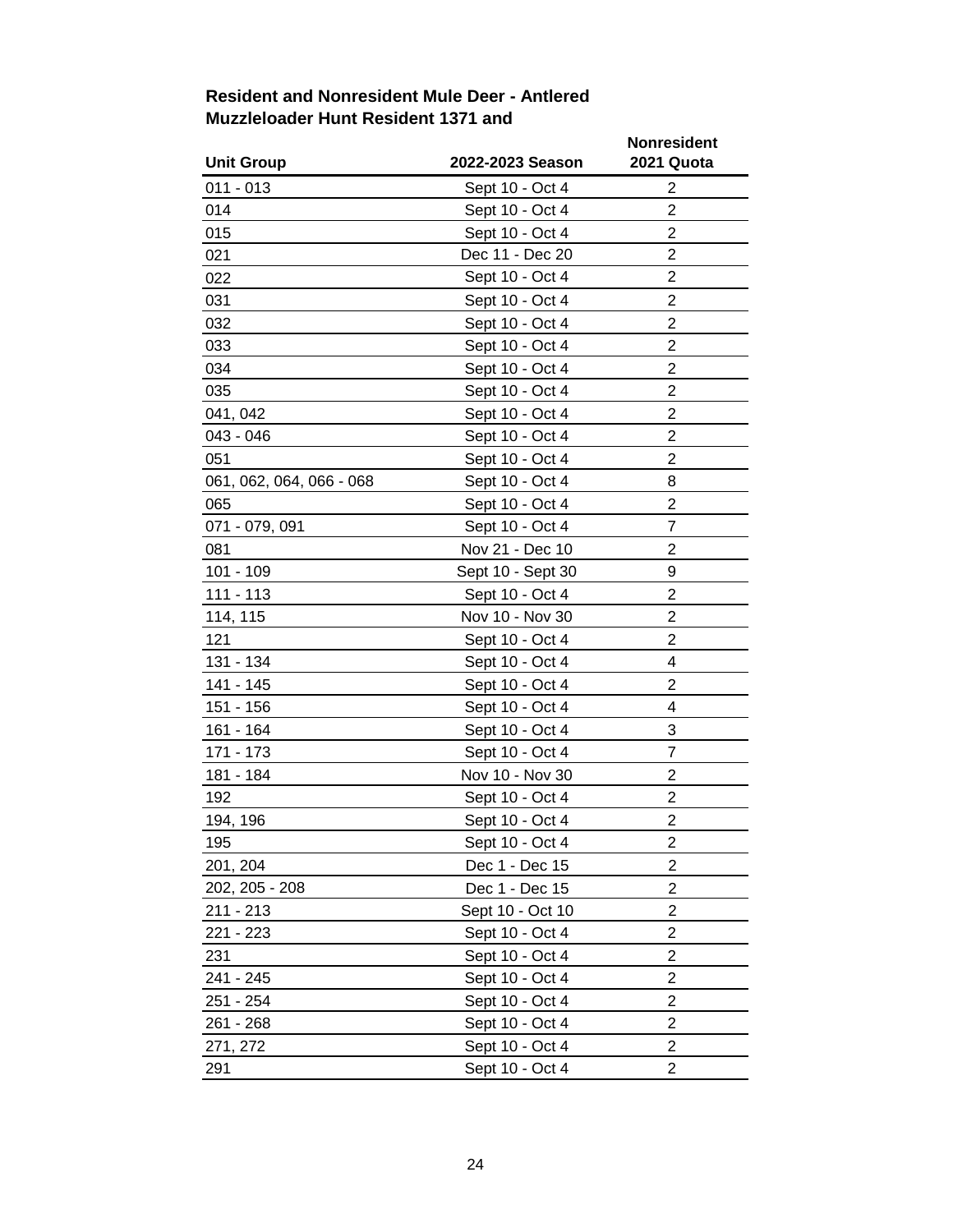## **Antlered - Archery Hunt Resident 1341 and Resident and Nonresident Mule Deer**

| <b>Unit Group</b>         | 2022-2023 Season | <b>Nonresident</b><br>2021 Quota |
|---------------------------|------------------|----------------------------------|
| $011 - 013$               | Aug 10 - Sept 9  | 2                                |
| 014                       | Aug 10 - Sept 9  | 2                                |
| 015                       | Aug 10 - Sept 9  | 2                                |
| 021                       | Dec 1 - Dec 10   | $\overline{2}$                   |
| 022                       | Aug 10 - Sept 9  | $\overline{2}$                   |
| 031                       | Aug 10 - Sept 9  | $\overline{2}$                   |
| 032                       | Aug 10 - Sept 9  | 6                                |
| 033                       | Aug 10 - Sept 9  | 2                                |
| 034                       | Aug 10 - Sept 9  | $\overline{\mathbf{c}}$          |
| 035                       | Aug 10 - Sept 9  | 7                                |
| 041, 042                  | Aug 10 - Sept 9  | $\overline{2}$                   |
| 043 - 046                 | Aug 10 - Sept 9  | 6                                |
| 051                       | Aug 10 - Sept 9  | 6                                |
| 061, 062, 064, 066 - 068  | Aug 10 - Sept 9  | 30                               |
| 065                       | Aug 10 - Sept 9  | 2                                |
| 071 - 079, 091 Early      | Aug 10 - Sept 9  | 30                               |
| 071 - 079, 091 Late       | Nov 10 - Nov 20  | 3                                |
| 081                       | Nov 10 - Nov 20  | $\overline{2}$                   |
| 101 - 109 Early           | Aug 10 - Sept 9  | 50                               |
| 101 - 109 Late            | Nov 10 - Nov 20  | $\overline{2}$                   |
| $111 - 113$               | Aug 10 - Sept 9  | 3                                |
| 114, 115                  | Aug 10 - Sept 9  | $\boldsymbol{7}$                 |
| 121 Early                 | Aug 10 - Sept 9  | $\overline{2}$                   |
| 121 Late                  | Nov 10 - Nov 20  | 2                                |
| 131 - 134                 | Aug 10 - Sept 9  | 6                                |
| 141 - 145                 | Aug 10 - Sept 9  | 25                               |
| 151 - 156                 | Aug 10 - Sept 9  | 6                                |
| 161 - 164                 | Aug 10 - Sept 9  | 15                               |
| 171 - 173                 | Aug 10 - Sept 9  | 20                               |
| 181 - 184                 | Aug 10 - Sept 9  | 6                                |
| 192 Early                 | Aug 10 - Sept 9  | $\overline{2}$                   |
| 192 Late                  | Dec 1 - Jan 1    | $\overline{2}$                   |
| 194, 196 Early            | Aug 10 - Sept 9  | $\overline{2}$                   |
| 194, 196 Late             | Dec 1 - Jan 1    | 2                                |
| 195                       | Aug 10 - Sept 9  | $\overline{2}$                   |
| 201, 202, 204 - 208 Early | Aug 10 - Sept 9  | $\overline{\mathbf{c}}$          |
| 201, 204 Late             | Dec 16 - Jan 1   | $\overline{c}$                   |
| 202, 205 - 208 Late       | Dec 16 - Jan 1   | $\overline{\mathbf{c}}$          |
| 203 Early                 | Aug 10 - Sept 9  | 2                                |
| 203 Late                  | Dec 16 - Jan 1   | $\overline{c}$                   |
| $211 - 213$               | Aug 10 - Sept 9  | 2                                |
| 221 - 223                 | Aug 10 - Sept 9  | 6                                |